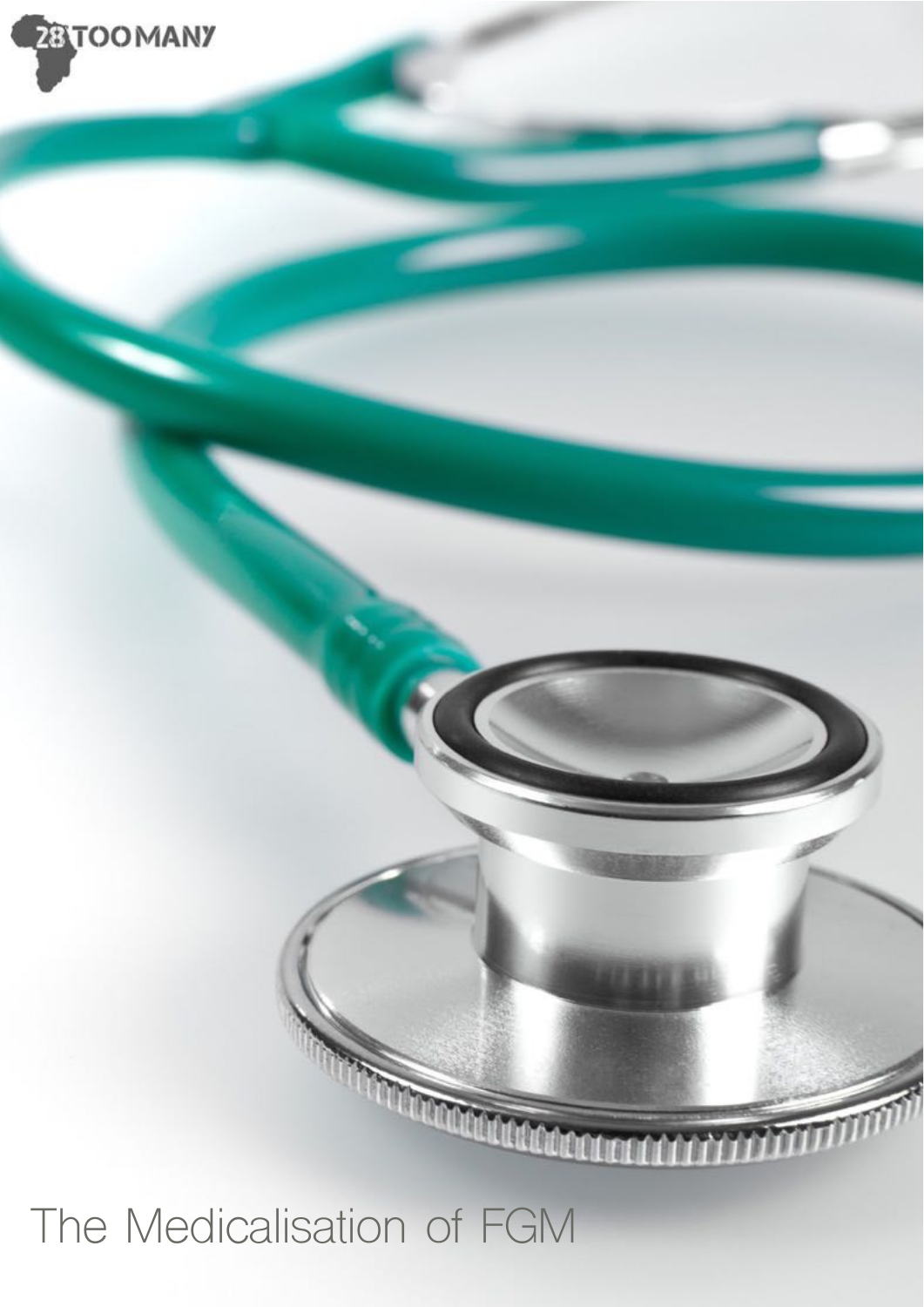Authors: Louise Robertson and Michelle Szaraz Lead Editor: Danica Issell Contributors: Emma Lightowlers, Dr Brad K Mazon, Dr Ann-Marie Wilson

Front Page Image: BortN66 | Shutterstock.com

Registered Charity No: 1150379 | Limited Company No: 08122211 www.28toomany.org | info@28toomany.org | © 28 Too Many 2016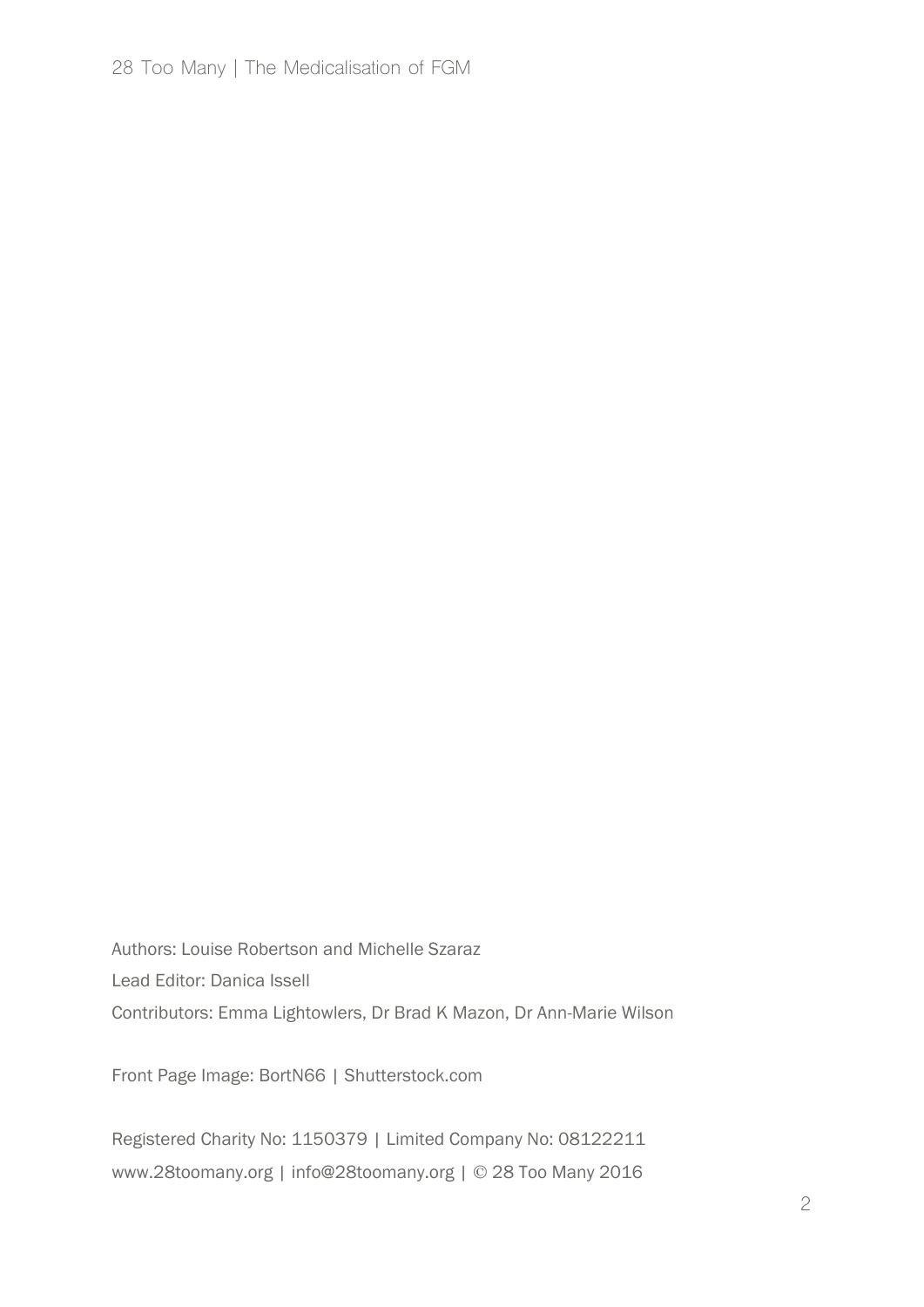not have Female Genital Mutilation performed on their daughters A counsellor tries to convince a group of women that they should in Minia, Egypt. (Reuters 2007)



### Executive Summary

Female Genital Mutilation (FGM) is an extreme form of gender-based violence that affects at least 200 million women and girls worldwide<sup>1</sup>. Four main types of FGM are recognised by the World Health Organization (WHO), with Types I and II accounting for approximately 80% of all cases2.

One of the challenges of the current worldwide campaign against FGM is the trend of medicalisation; that is, attempting to minimise health risks associated with the FGM

<sup>1</sup> UNICEF, 2016

<sup>2</sup> WHO, 2008, p.4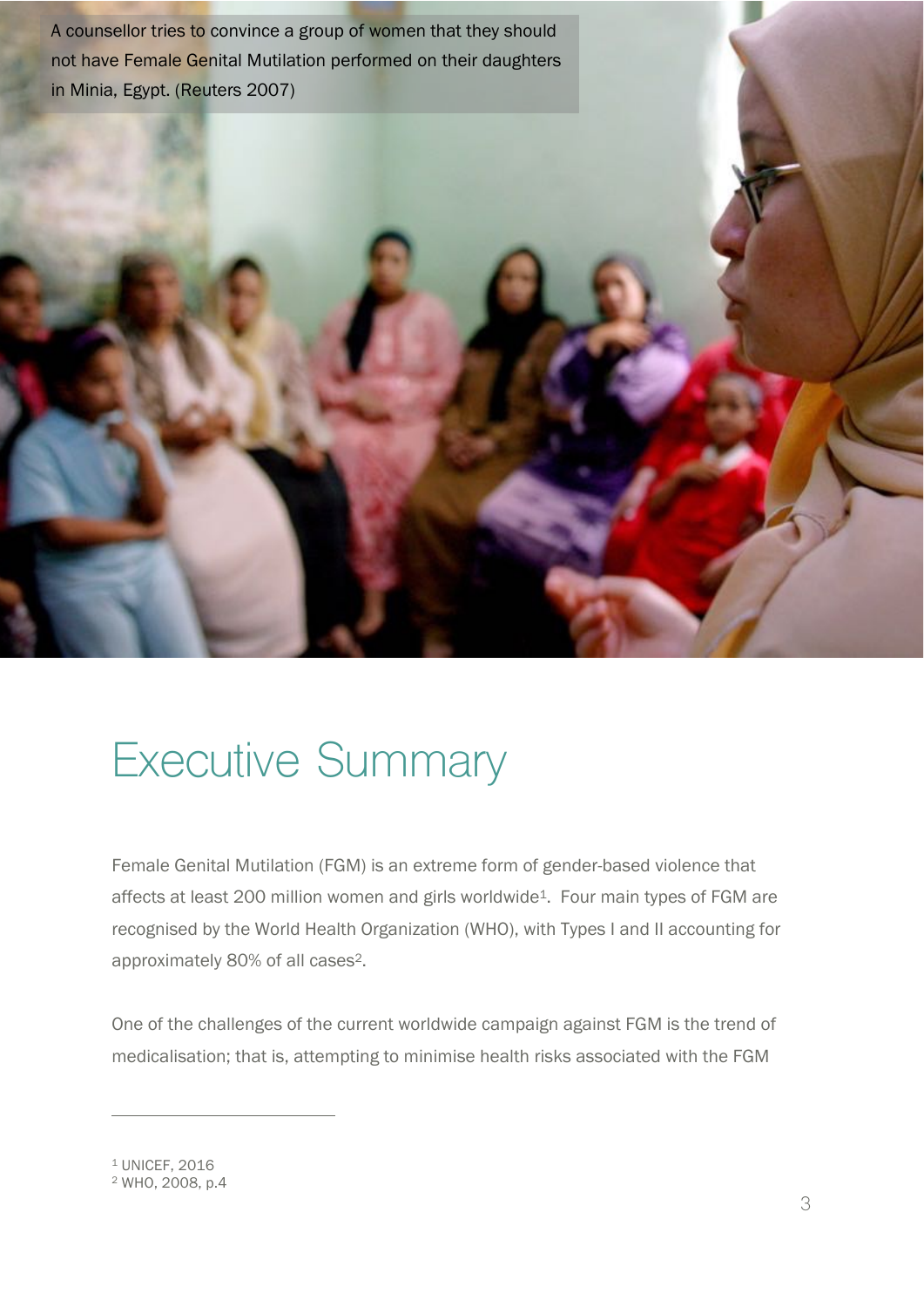#### 28 Too Many | The Medicalisation of FGM

procedure by having it performed by healthcare providers or medically trained traditional cutters, either within or outside a health facility. An argument for the medicalisation of FGM is that it provides a safer procedure in areas where complete eradication of FGM has not yet been achieved. However, although medicalisation can contribute to the reduction of immediate risks such as infection and pain, it fails to eliminate long-term gynaecological and obstetric complications, as well as life-long emotional, psychological and sexual problems. The death of Soheir Al Bataa in Egypt in 2013 shows that even when carried out by medical professionals, FGM can still result in fatalities. What is more, carrying out FGM violates the principles of professional health ethics 'to do no harm', and constitutes a violation of girls' and women's rights.

The increasing incidence of medicalised FGM in many countries is a great concern. Consequently, it has been addressed through global intergovernmental cooperation alongside non-governmental organisations, including the WHO and UNICEF. However, more needs to be done to ensure that laws and programmes against FGM are based on zero tolerance of all forms of the practice. A more sustainable approach to eliminating FGM needs to be adopted, that takes into account not only the medical concerns, but also the human-rights aspects of FGM. Additionally, NGO staff and healthcare professionals need to be educated in relation to the problems associated with medicalised FGM, and given clear guidelines on how to act in situations which may arise.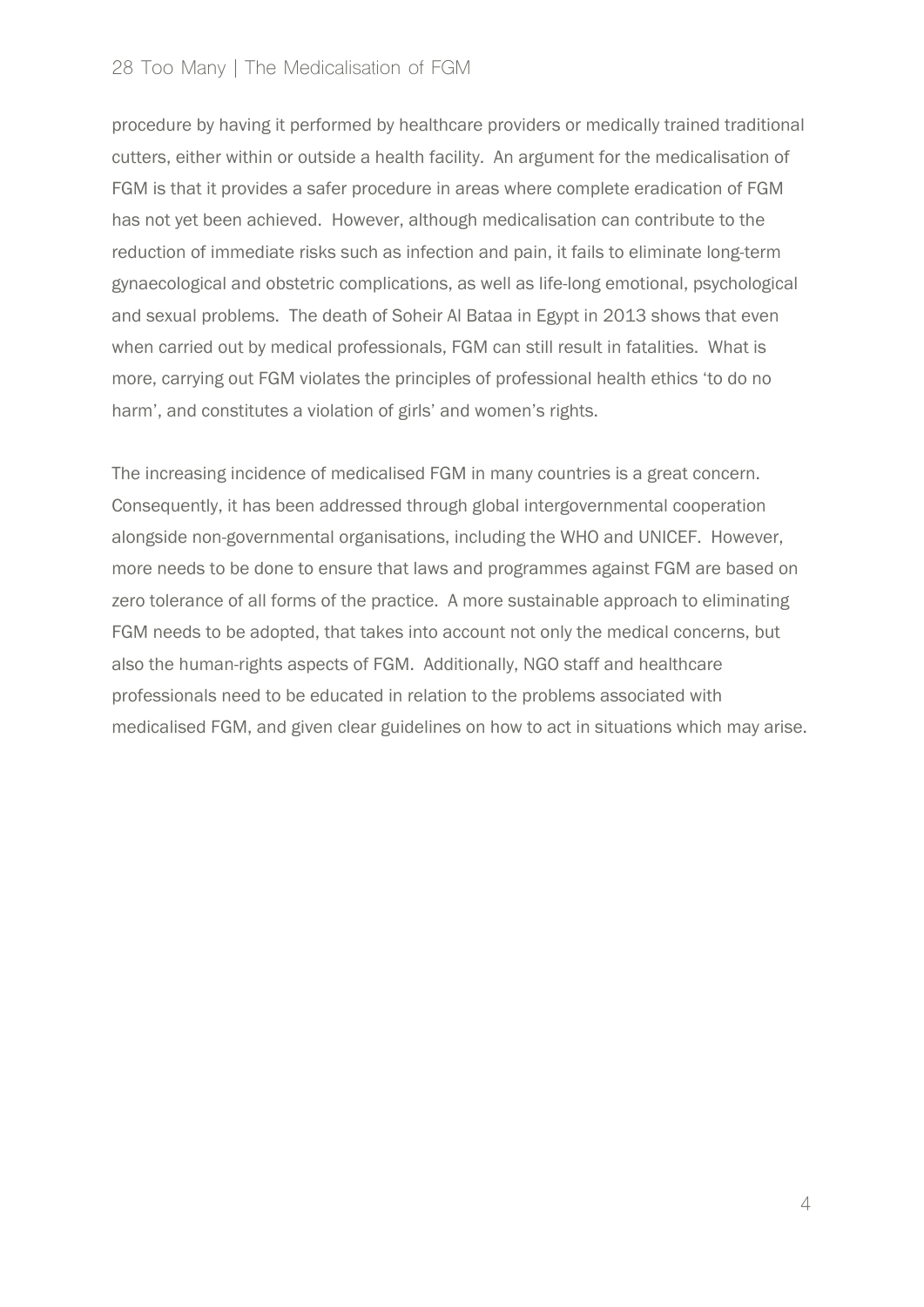### Contents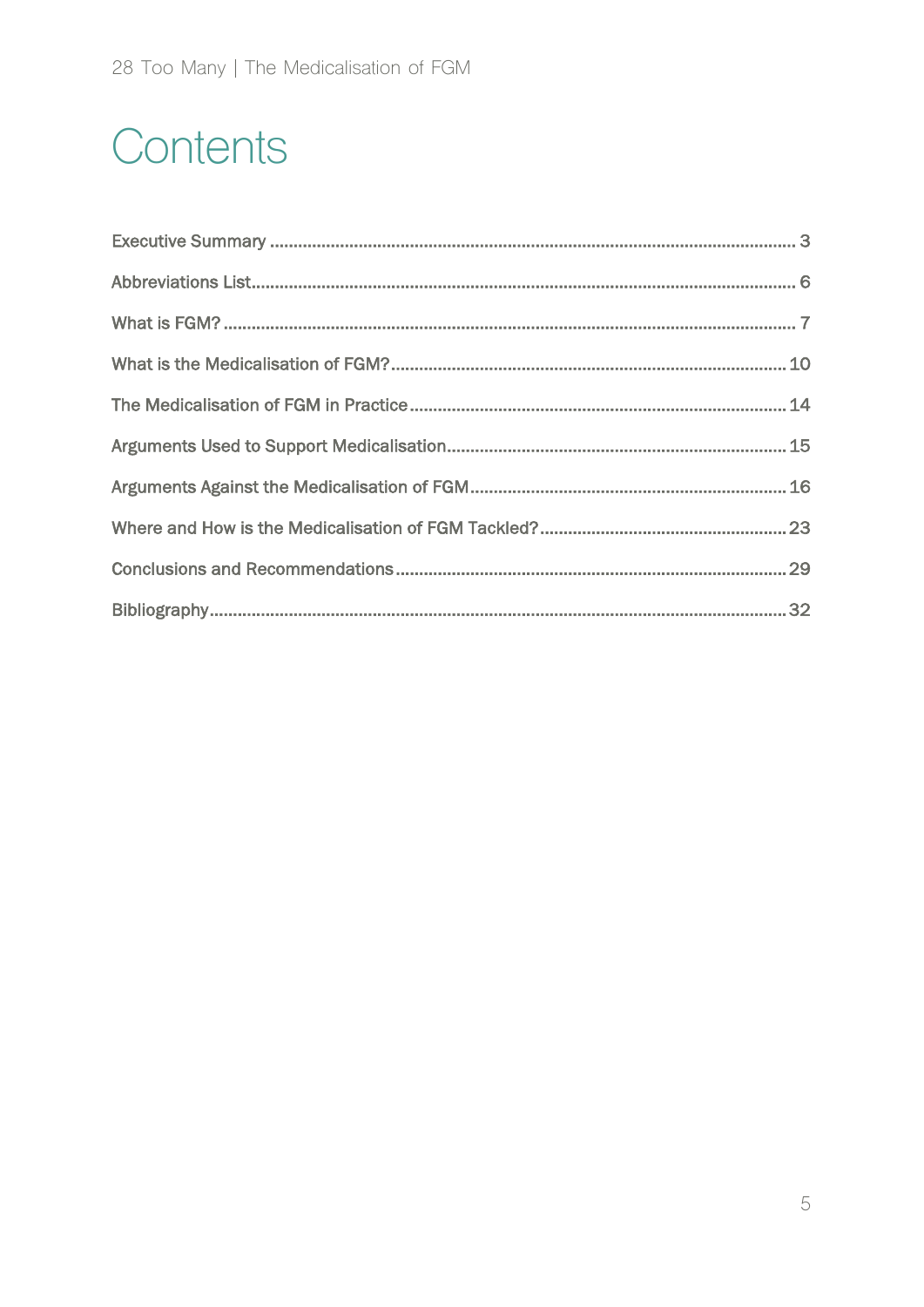### Abbreviations List

| <b>AIDS</b>   | Acquired Immunodeficiency Syndrome |
|---------------|------------------------------------|
| <b>FGM</b>    | <b>Female Genital Mutilation</b>   |
| <b>HIV</b>    | Human Immunodeficiency Virus       |
| NGO(S)        | Non-governmental organisation(s)   |
| UK            | United Kingdom                     |
| <b>UNICEF</b> | United Nations Children's Fund     |
| <b>USA</b>    | United States of America           |
| <b>WHO</b>    | World Health Organisation          |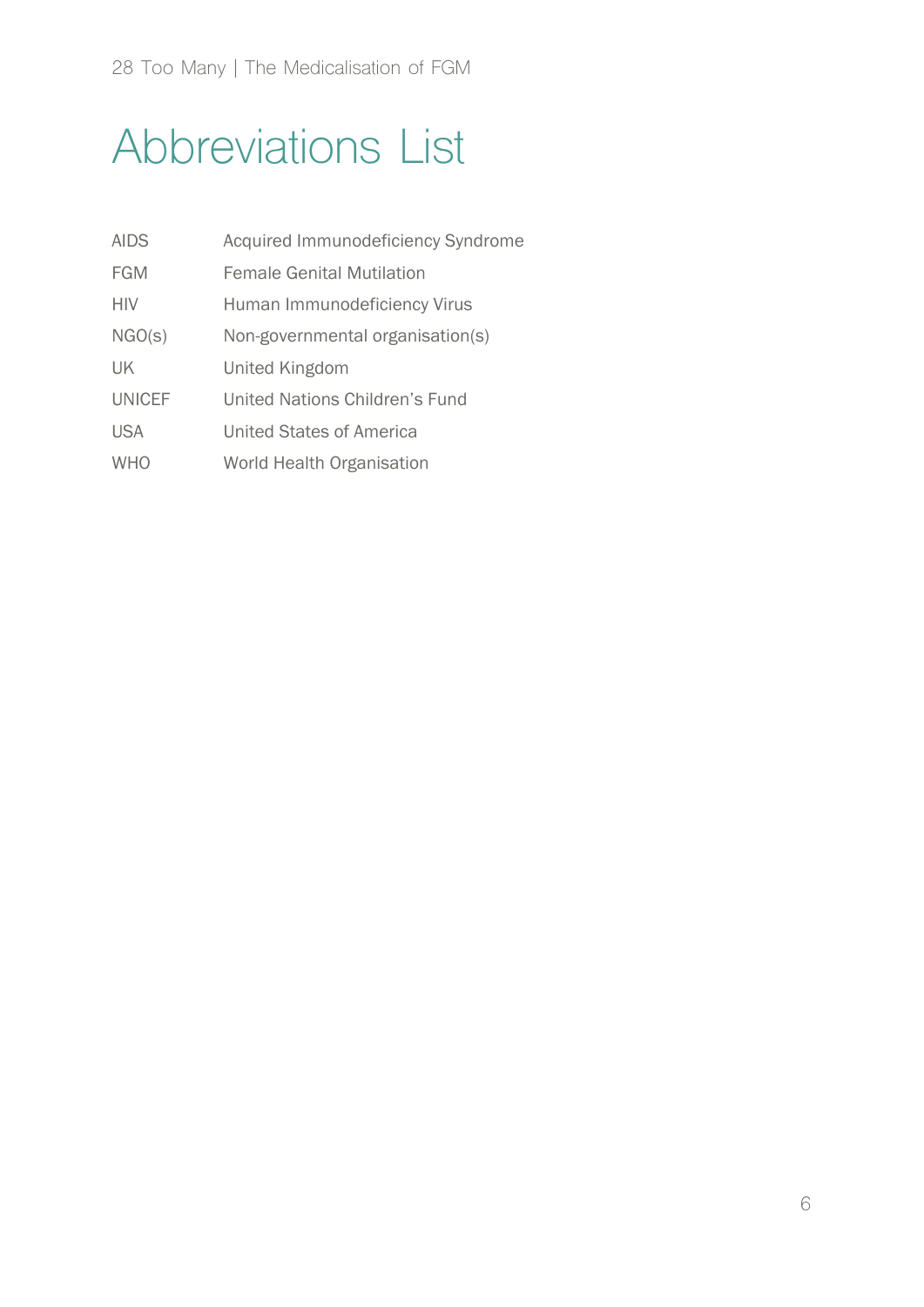### What is FGM?

According to the World Health Organization (WHO), female genital mutilation (FGM) refers to any procedure involving total or partial removal of the external female genitalia or other injury to the female genitals for non-therapeutic reasons, such as custom and cultural, religious, social or other beliefs<sup>3</sup>. By inducing 'an irreversible reduction of human capacity'4, FGM constitutes an extreme form of gender-based violence and an abuse of the rights of women and girls<sup>5</sup>.

It is estimated that at least 200 million women and girls currently live with the consequences of this practice6. Carried out on females of various ages, from newborns to women about to be married, FGM is prevalent in 28 countries in Africa, alongside some communities in the Middle East and Asia, as well as within certain ethnic groups in Central and South America<sup>7</sup>. As many as 80 to 90% of girls and women undergo FGM in some of these countries; for example, in Egypt, Eritrea, Ethiopia, The Gambia, Mali, Sierra Leone, Somalia and Sudan<sup>8</sup>. However, FGM is not a phenomenon that is limited to the above-mentioned geographical regions. Increasingly, other countries are faced with the challenge of FGM within diasporas in Europe, the USA, Canada, Australia and New Zealand9.

Four main types of FGM are recognised by the WHO, based on the extent to which female genitalia is altered during the procedure (See Table 1). The type of FGM performed and its prevalence among the female population are country specific and vary according to context. It is estimated that the majority of FGM procedures consists of Types I and II, accounting for approximately 80% of all cases. In contrast, the most extreme form, infibulation, represents around  $15\%$  of all cases<sup>10</sup>.

<sup>3</sup> WHO, 2014

<sup>4</sup> Refaat, 2009, p.1379

<sup>5</sup> WHO, 2014

<sup>6</sup> UNICEF, 2016

<sup>7</sup> Serour, 2013; WHO, 2016

<sup>8</sup> Krása, 2010

<sup>9</sup> Human Rights Watch, 2010

<sup>10</sup> Leye et al, 2008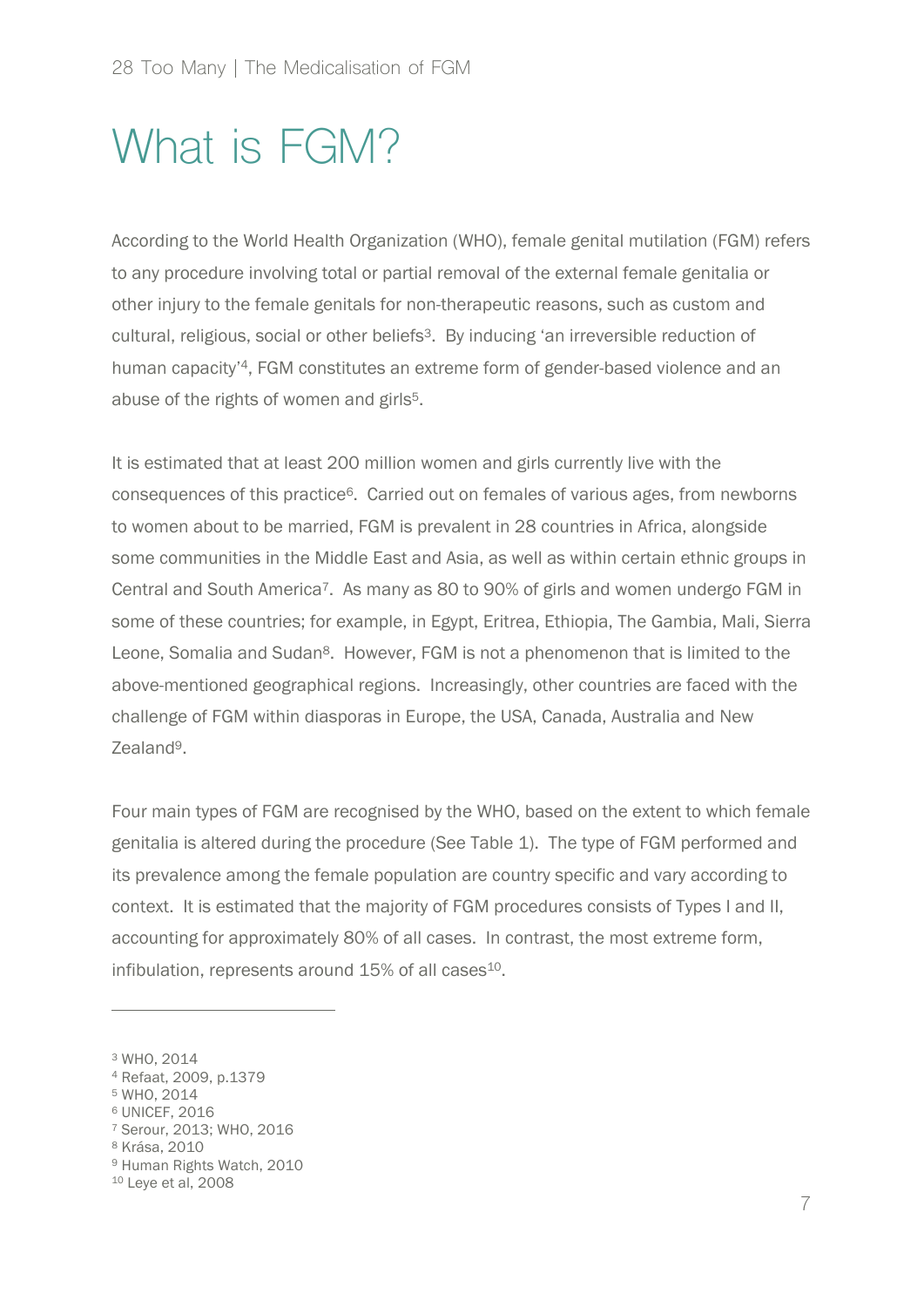| Type I          | Partial or total removal of the clitoris and/or the prepuce (clitoridectomy).    |  |
|-----------------|----------------------------------------------------------------------------------|--|
| <b>Type II</b>  | Partial or total removal of the clitoris and the labia minora, with or without   |  |
|                 | excision of the labia majora (excision). Note also that the term 'excision' is   |  |
|                 | sometimes used as a general term covering all types of FGM.                      |  |
| <b>Type III</b> | Narrowing of the vaginal orifice with creation of a covering seal by cutting and |  |
|                 | appositioning the labia minora and/or the labia majora, with or without          |  |
|                 | excision of the clitoris (infibulation).                                         |  |
| <b>Type IV</b>  | All other harmful procedures to the female genitalia for non-medical purposes,   |  |
|                 | for example: pricking, piercing, incising, scraping and cauterization            |  |
|                 |                                                                                  |  |

Table 1: Types of FGM<sup>11</sup>

Various reasonings exist within communities performing FGM and among its defenders, usually reflecting a mix of cultural, religious and social arguments<sup>12</sup>. In many societies FGM is a deeply-rooted custom or tradition, considered to be a part of the cultural heritage of a community. Commonly, a girl cannot be considered an adult and get married without undergoing FGM, which is performed to define her gender and/or ethnic  $identity<sup>13</sup>$ . By being cut, a girl becomes a woman and demonstrates her transition into adulthood along with her readiness to take on the roles of wife and mother<sup>14</sup>. Another reason why parents might expose their daughter to such a painful and dangerous procedure is the belief that it will protect her virginity and chastity, thus ensuring her marriageability and the family's honour<sup>15</sup>. Furthermore, FGM is used to control women's sexuality and to enhance men's sexual pleasure, although aesthetics, cleanliness and hygiene are also reasons regularly given to justify this practice<sup>16</sup>.

<sup>11</sup> WHO, 2008, p.4

<sup>12</sup> Krása, 2010

<sup>13</sup> Jones, Ehiri and Anyanwu, 2004; Ruderman, 2013, p.97

<sup>14</sup> Jones, Ehiri and Anyanwu, 2004

<sup>15</sup> Serour, 2013; Boseley, 2014

<sup>16</sup> Serour, 2013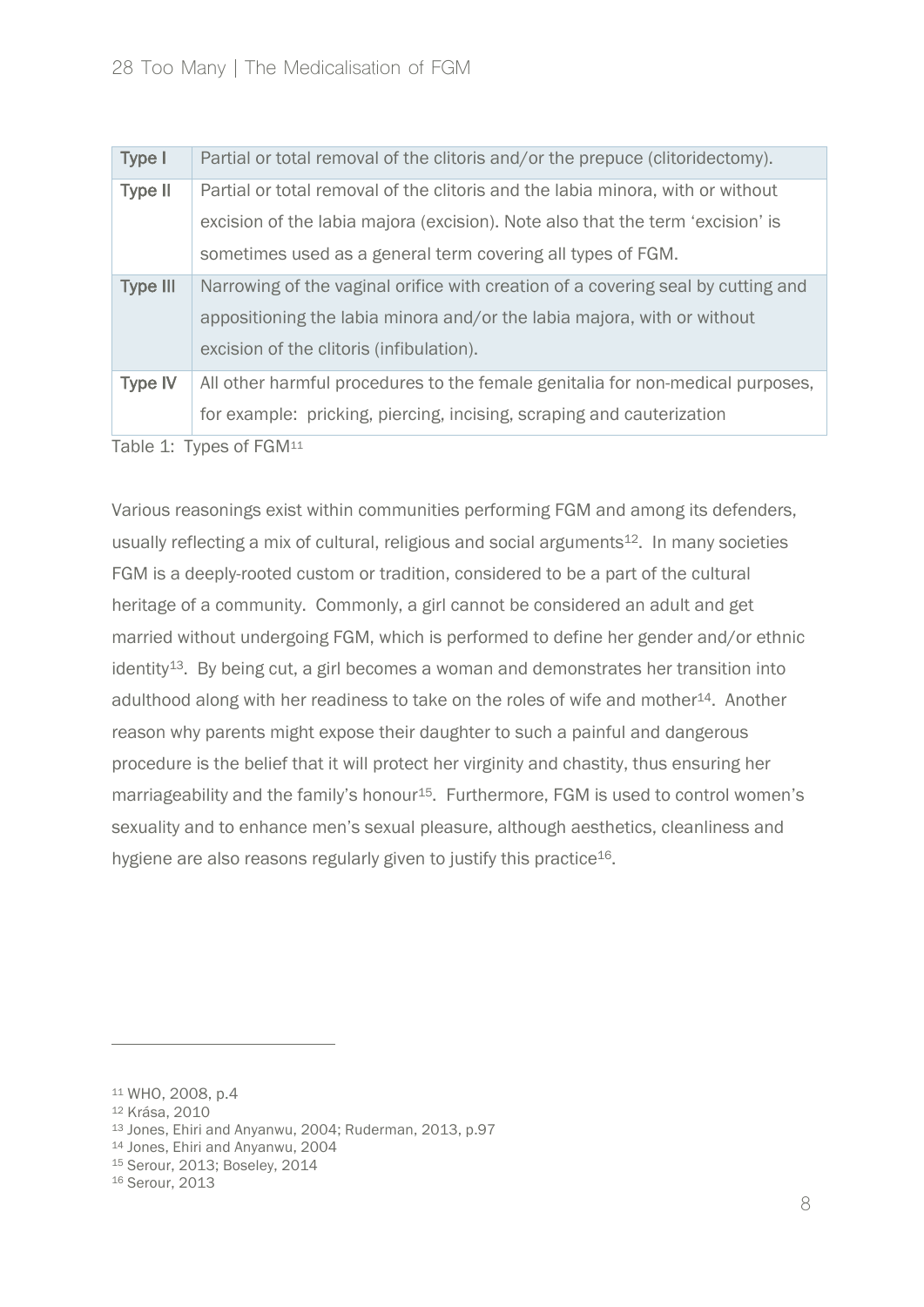FGM can cause: Severe pain Haemorrhage/bleeding Infection **Shock Death** 

Psychologically FGM causes: Depression Anxiety, PTSD and flashbacks, Sex and relationship problems

Longer term FGM can lead to: Tissue scarring Cysts Difficult & painful sexual intercourse

FGM increases the risk of: Infertility Miscarriage Obstructed labour Child and maternal mortality

FGM can also cause: Fistula and incontinence Painful menstruation Difficulty passing urine/menstrual blood Urinary tract infections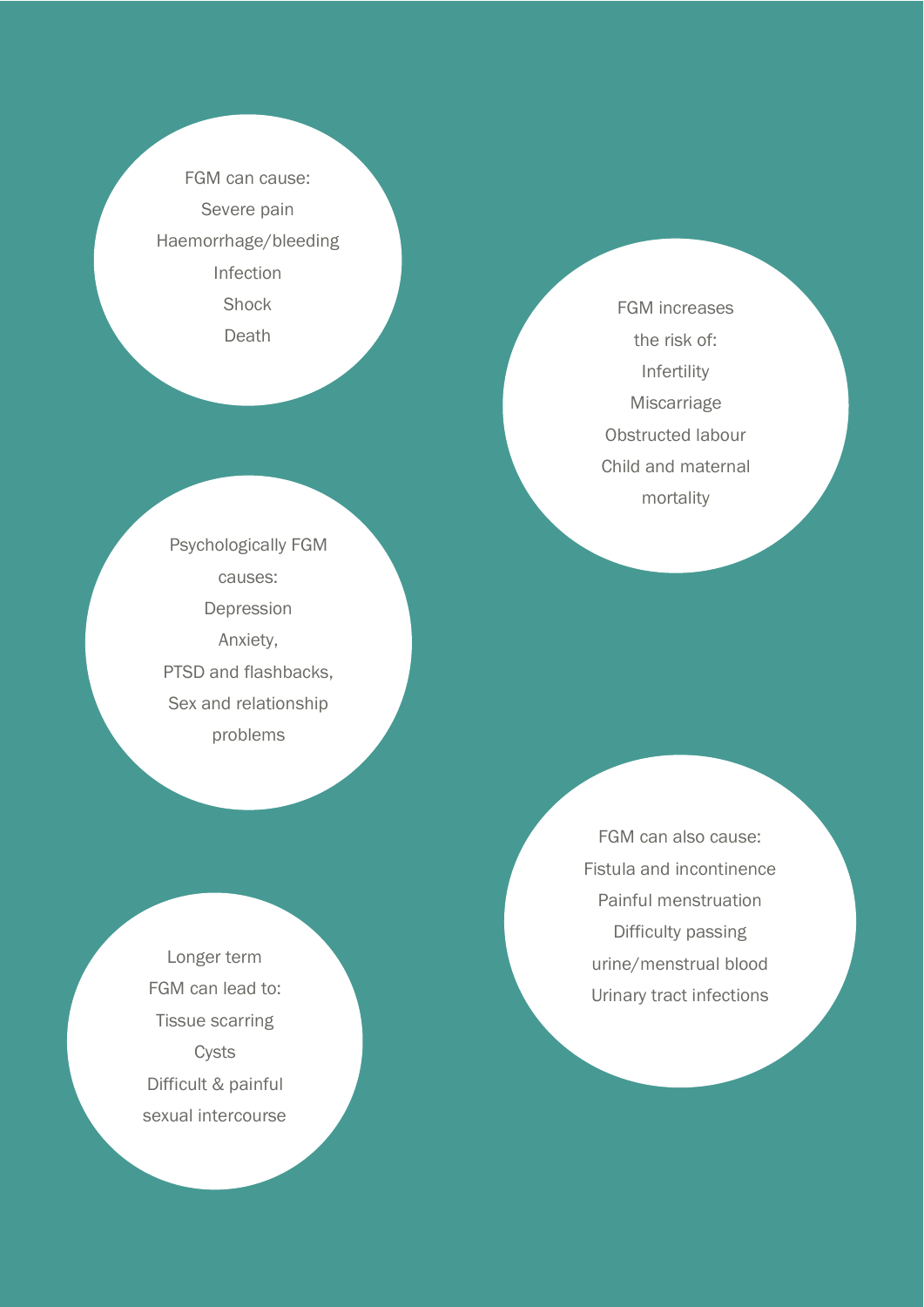# What is the Medicalisation of FGM?

One of the main challenges of the current worldwide campaign against FGM is the trend of medicalisation. Medicalised FGM has been defined by the WHO as FGM carried out by a member of any category of healthcare provider, regardless of the setting in which the procedure takes place<sup>17</sup>. This report adopts a less-restricted definition; accordingly, the medicalisation of FGM also refers to situations where only the health risks associated with FGM are addressed, in order to minimise them, and the other issues surrounding the practice are ignored or downplayed. Therefore, medicalisation includes, but is not limited to:

- facilitating access to sterile medical equipment and products that are used in an attempt to perform the cutting in a more hygienic and less painful way;
- providing medical training to traditional cutters or any other persons who carry out the procedure;
- having healthcare personnel, such as doctors, midwives or nurses (Healthcare Providers) perform the FGM procedure, whether within or outside of a clinical facility; and
- replacing severe forms of FGM, such as infibulation, with more symbolic types of cutting to reduce the health complications associated with Type III cutting.

To a certain extent, the growing trend of practising medicalised FGM has, paradoxically, its origins in the global campaigns against FGM and HIV/AIDS. To be precise, emphasising the immediate and long-term health risks of FGM unintentionally led numerous parents and relatives to seek safer procedures, rather than abandoning the practice altogether<sup>18</sup>. As a result of such campaigns, diverse communities around the world now believe that performing medicalised FGM is an appropriate and sufficient

<sup>17</sup> WHO, 2010, p.2

<sup>18</sup> UNICEF, 2013; Njue and Askew, 2004, p.2).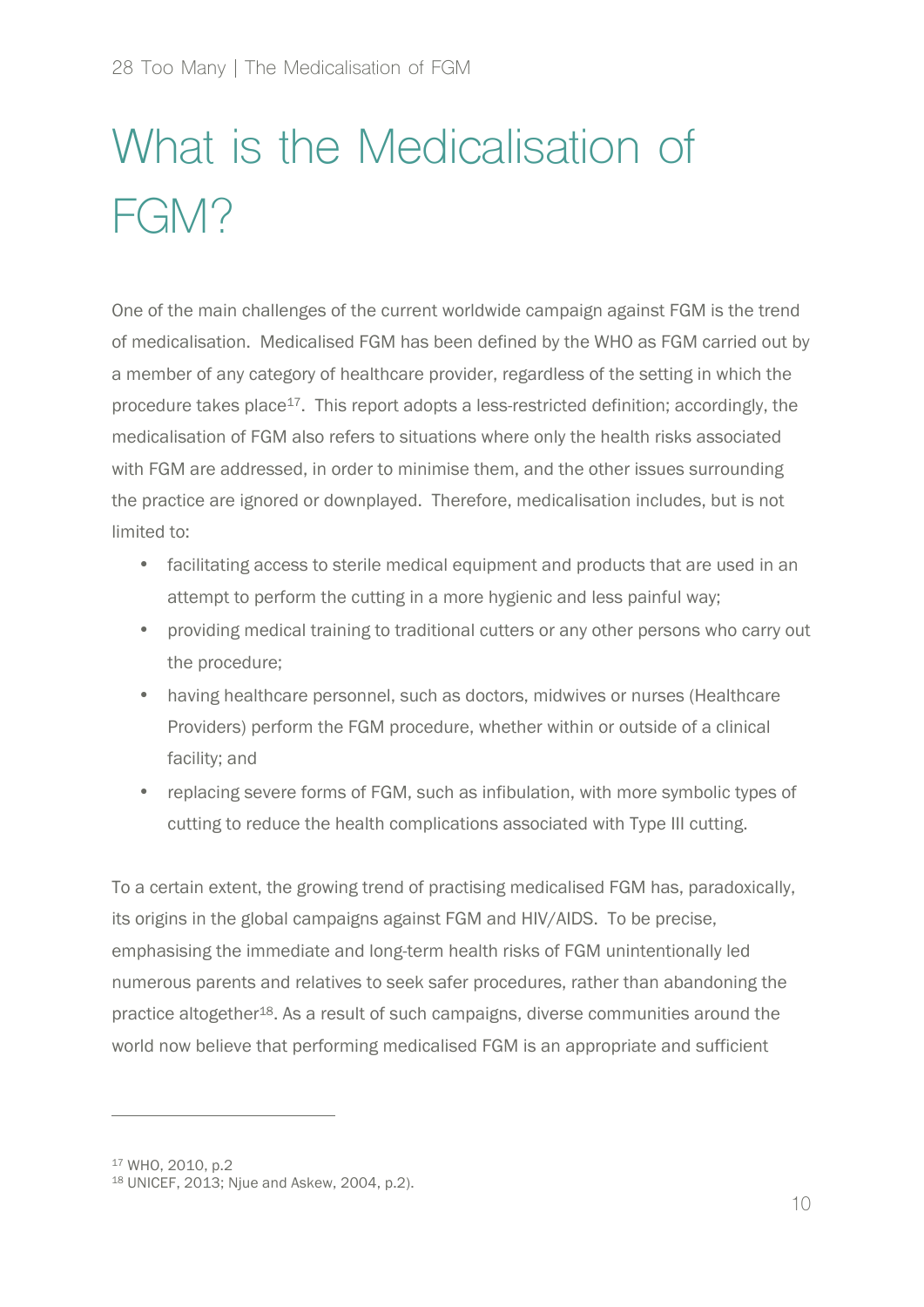response to the health risks associated with the practice<sup>19</sup>. Consequently, in recent years, the medicalisation of FGM has taken place in multiple countries, particularly in Egypt, Indonesia, Kenya, Malaysia, Mali, Nigeria, Northern Sudan, and Yemen, and in many of these countries one-third or more of women had their daughters cut by trained medical staff<sup>20</sup>.

#### Distribution of medical equipment and products

One of the ways FGM is medicalised is through the provision of access to sterile tools, anaesthetics and antibiotics $21$ . In certain situations, this is facilitated by international non-governmental organisation (NGO) employees who seek to eliminate unnecessary suffering, often without the knowledge or approval of their organisation. For instance, in 1999 a humanitarian NGO, Doctors Without Borders, publicly distanced itself from the individual actions of a number of its field-based staff, who assisted with an FGM procedure, intending to eliminate the immediate health risks<sup>22</sup>.

By strongly opposing any form of FGM and recognising it as a human-rights violation, Doctors Without Borders joined the majority of international NGOs, which promote a zerotolerance policy on FGM, insisting that all forms of cutting must be eradicated without any intermediate measures<sup>23</sup>.

Although the distribution of tools and drugs by some NGO staff stems from compassion and good intentions, such actions undermine international efforts to terminate the practice.

<sup>19</sup> Njue and Askew, 2004, p.22

<sup>20</sup> Serour, 2013, p.147

<sup>21</sup> Shell-Duncan, 2001, p.1014

<sup>22</sup> Serour, 2013, p.147

<sup>23</sup> Shell-Duncan, 2001, p.1021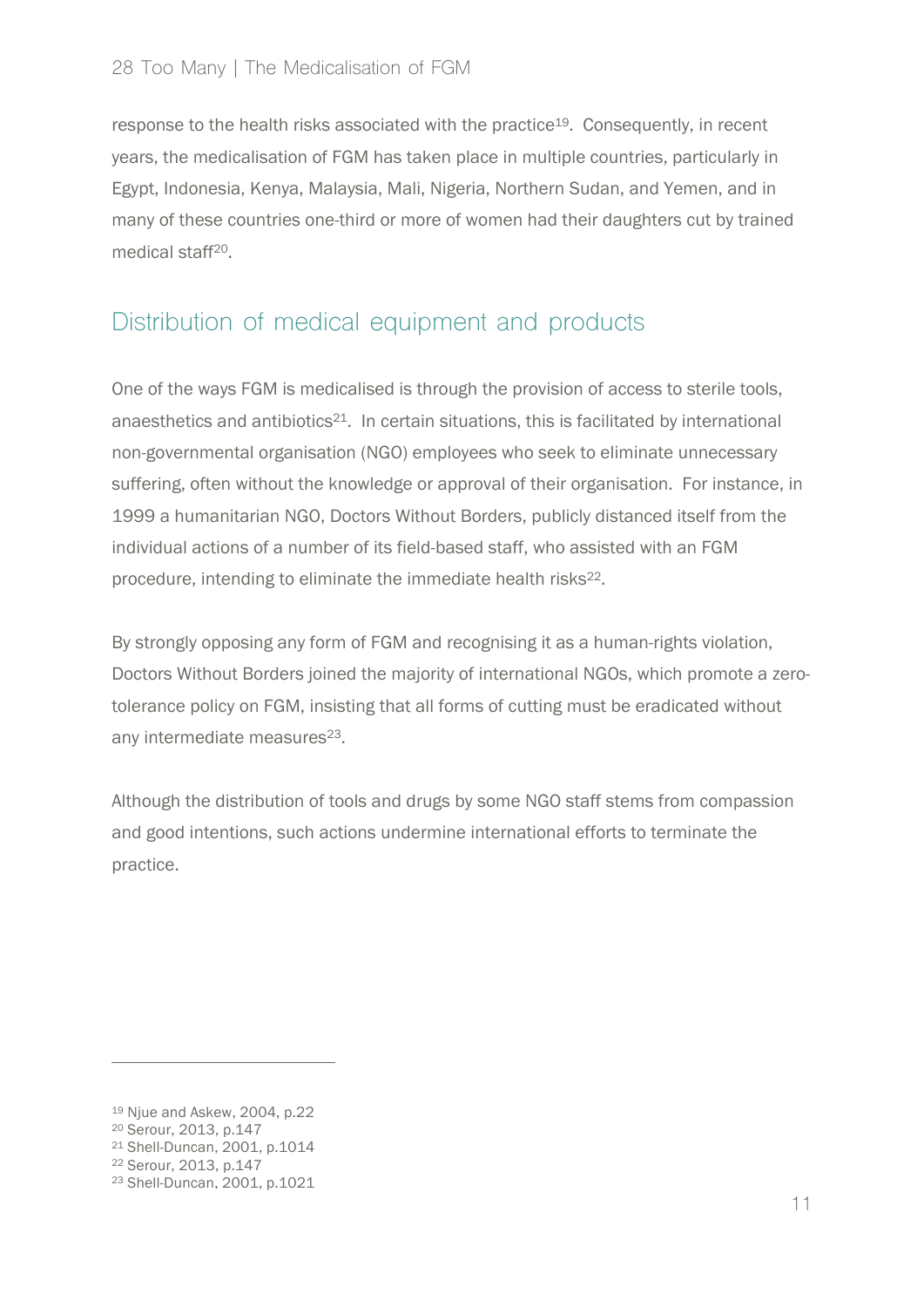#### Medically trained traditional cutters using sterile tools and anaesthetics

One of the options available to family members wishing to have their female relative undergo FGM is to seek a traditional cutter who has been trained to deliver a safer and more hygienic cutting. Njue and Askew<sup>24</sup> note that, in certain communities, traditional healers or circumcisers have been provided with basic medical training and now increasingly use clean razor blades, scalpels or scissors. In order to prevent infections and the spread of AIDS/HIV, they dispose of the tools after each cutting rather than using them repeatedly. Also, when FGM is carried out in the traditional way, without anaesthetics and sterile equipment, medically trained personnel are increasingly approached to provide anti-tetanus injections or post-operative care.

#### Healthcare professionals performing the FGM procedure

Some parents nowadays prefer medical staff to carry out the procedure<sup>25</sup>. They believe there is less risk involved because the Healthcare Providers guarantee the use of sterile equipment, which helps to prevent infection, and anaesthetics to mitigate immediate pain and reduce the amount of cut tissue26.

Contrary to common assumptions, Healthcare Providers performing FGM is not a modern phenomenon. Midwives in Sudan and Somalia have been trained to make cutting safer at least since the 1970s<sup>27</sup>. However, recently there has been an increase in the number of cases of doctors, midwives and nurses carrying out the procedure<sup>28</sup>. In spite of the illegality of the procedure, some Healthcare Providers are willing to perform the cutting for economic or material gain, and families are often willing to pay for a safer

<sup>24</sup> 2004, pp.3&14

<sup>25</sup> Urwin, 2015

<sup>26</sup> Njue and Askew, 2004, p.3; Pearce and Bewley, 2014

<sup>27</sup> Shell-Duncan, 2001, p.1018

<sup>28</sup> Njue and Askew, 2004, p.11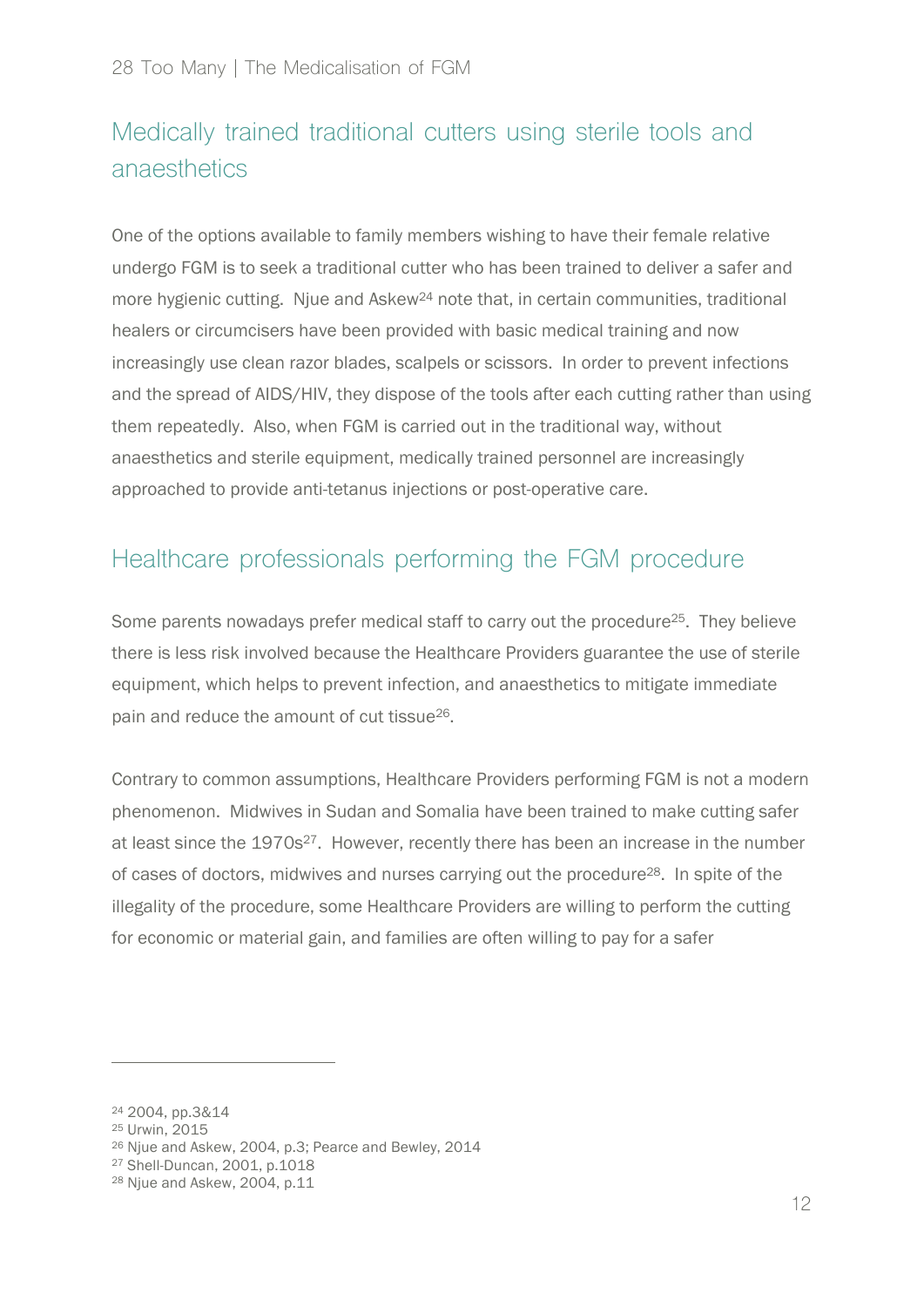procedure29. Healthcare Providers may also carry out the procedure as a result of pressure from their community to show respect for tradition, culture and custom<sup>30</sup>.

#### Substitution of severe types of FGM with more symbolic forms of cutting

The medicalisation of FGM also manifests as more symbolic procedures, instead of the severe forms of cutting such as infibulation<sup>31</sup>. In the 1990s, efforts were made by governments and medical bodies in certain countries, such as the Netherlands and the USA, to promote painless and safe 'psychological circumcision'. Precisely, it was suggested that nicking or pricking of the clitoris's tip, without removing any tissue, would serve as an alternative to infibulation and thus would help to reduce health risks<sup>32</sup>. Despite domestic and international campaigns against this approach, more symbolic forms of cutting are still taking place in certain communities<sup>33</sup> and some medical professionals continue to argue that less severe forms of FGM can help to protect girls and women from greater harm34.

<sup>29</sup> Njue and Askew, 2004, p.13

<sup>30</sup> Njue and Askew, 2004, p.13

<sup>31</sup> Pearce and Bewley, 2014

<sup>32</sup> Shell-Duncan, 2001, p.1018; Njue and Askew, 2004, p.3; Urwin, 2015

<sup>33</sup> Shell-Duncan, 2001, p.1019

<sup>34</sup> Arora and Jacobs, 2016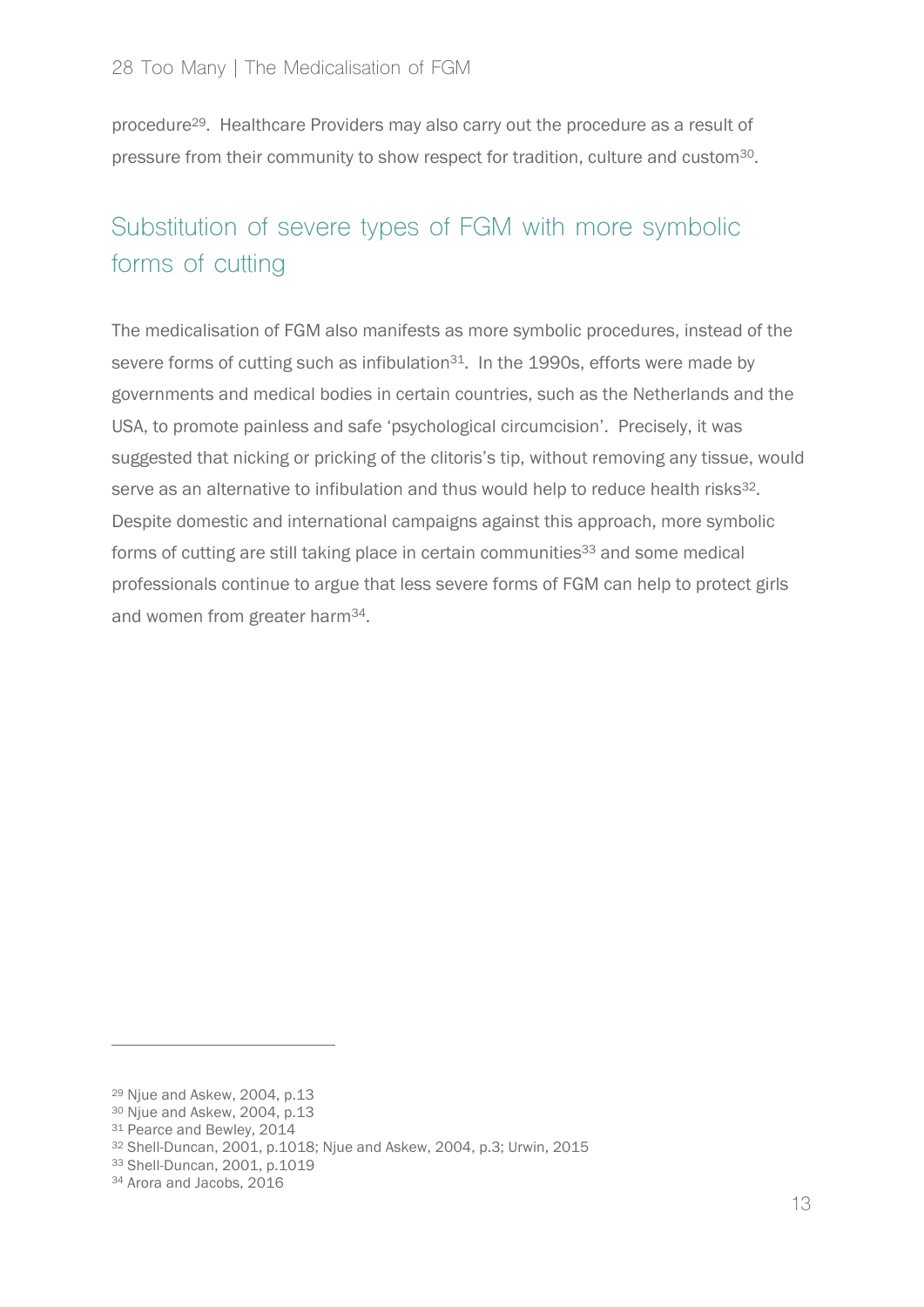# The Medicalisation of FGM in **Practice**

A study of the trends associated with FGM within the Abagusii community in Nyanza Province in Kenya<sup>35</sup> provides a valuable insight into one of the ways in which medicalised FGM is carried out. Multiple interviews with members of the Abagusii community and Healthcare Providers from Nyanza Province confirmed that when a family decides to have their daughter cut, they usually negotiate directly with a member of medical staff for a girl to be admitted to hospital under the pretext of a disease such as malaria. The patient's stay lasts between a few hours and several days, depending on what type of FGM is carried out. The study also revealed instances of nurses carrying out the procedure without the knowledge of other health personnel or management staff. However, it is more common to have a Healthcare Provider carry out the procedure, often during their annual leave, at a girl's home at night, in order to keep the practice secret due to its illegal status<sup>36</sup>.

Within Western countries, where it might be more difficult to have the procedure performed, parents from diasporas have the option of taking their daughters abroad in order to have them cut in their country of origin or where FGM is more likely to go unnoticed by authorities<sup>37</sup>. In the past few years, experts have been warning that girls residing in Western countries such as the UK are being taken to Dubai and Singapore to undergo the procedure38.

<sup>35</sup> Njue and Askew, 2004

<sup>36</sup> Shell-Duncan, 2001, p.1018; Njue and Askew, 2004, p.13

<sup>37</sup> Topping, 2014; Njue and Askew, 2004, p.13

<sup>38</sup> Urwin, 2015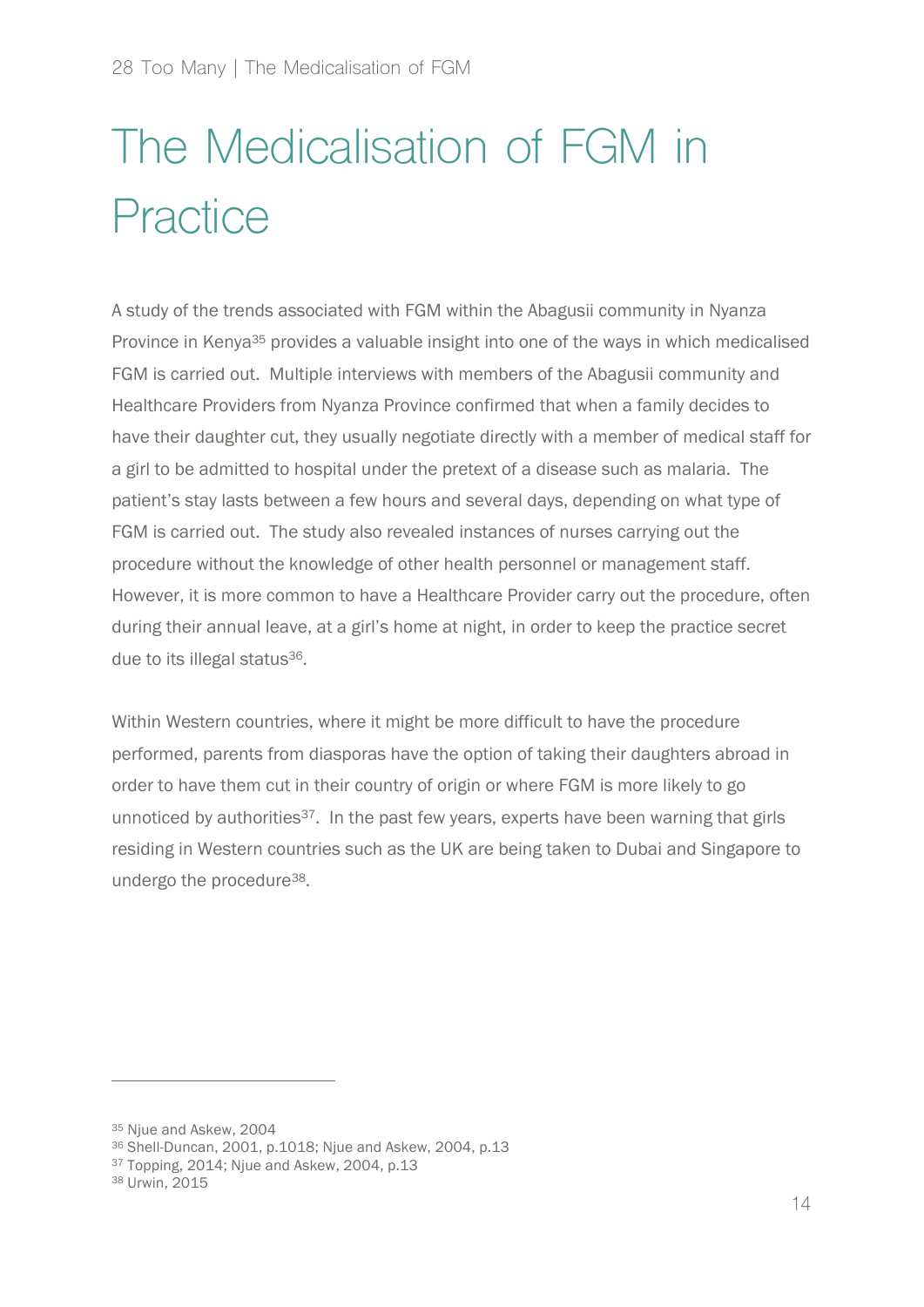# Arguments Used to Support **Medicalisation**

One of the main reasons given in support of the medicalisation of FGM is that it is a 'harm-reduction strategy' – a concept that the promotion of safer alternatives can help to reduce health risks associated with risky behaviours. For example, in order to minimise the risk of becoming infected with HIV/AIDS, intravenous drug users can be provided with sterile needles<sup>39</sup>. In the context of FGM, harm-reduction reflects a belief that, since FGM cannot be immediately eliminated in certain areas, it is essential and humane to ensure that the procedure is as painless and medically safe as possible, until its complete eradication takes place<sup>40</sup>. In other words, the 'compassionate approach' is to improve the situation of affected girls and women where the abandonment of FGM is not currently achievable<sup>41</sup>.

Defenders of this strategy argue that medicalised FGM decreases the risk of complications by ensuring that the procedure is carried out in a more hygienic setting, by a trained cutter who uses anaesthetics to reduce pain and the amount of tissue cut due to swelling. Furthermore, the medicalisation of FGM arguably increases the likelihood of milder versions of cutting being performed instead of infibulation, which is related to more severe and life-long gynaecological and obstetric complications<sup>42</sup>.

As the following section demonstrates, in spite of its perceived positive impacts, the medicalisation of FGM is not an appropriate response to the health risks associated with FGM. All FGM still causes a variety of negative outcomes for the health and psychological well-being of women and girls, as well as for the international efforts to empower women around the world.

<sup>39</sup> Shell-Duncan, 2001, p.1013; Ruderman, 2013

<sup>40</sup> Shell-Duncan, 2001, p.1013; Krása, 2010; Pearce and Bewley, 2014

<sup>41</sup> Shell-Duncan, 2001, p.1013

<sup>42</sup> Shell-Duncan, 2001, p.1014; Pearce and Bewley, 2014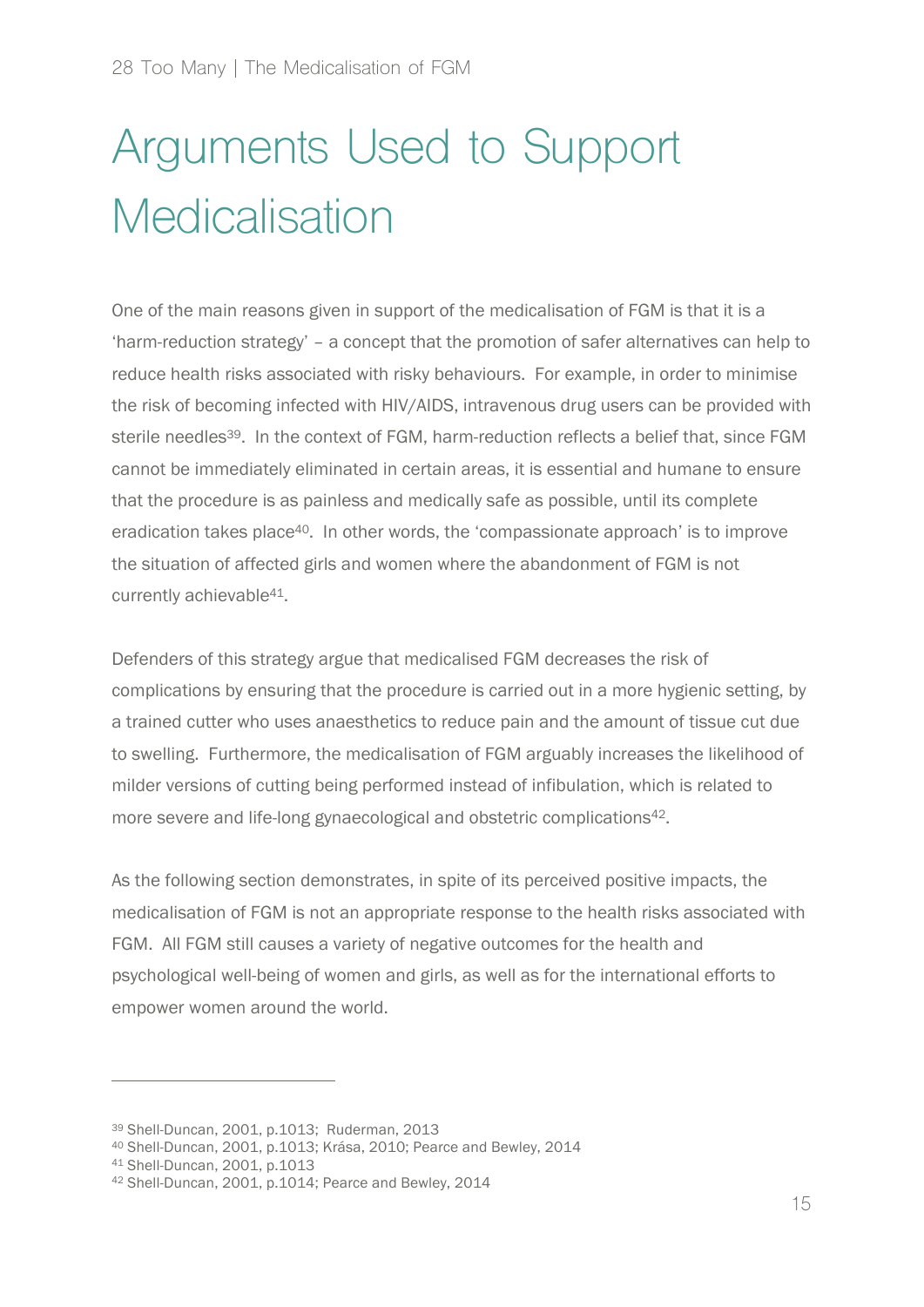# Arguments Against the Medicalisation of FGM

#### Threat to the health and well-being of women and girls

FGM is a traumatic experience that may lead to a variety of physical and psychological complications43. In many cases, it not only causes short-term, but also long-term health issues that may threaten the lives of a woman and her unborn child<sup>44</sup>. While the health risks may vary for each type of performed procedure, the WHO<sup>45</sup> states that all types of FGM are responsible for the following immediate complications: haemorrhaging (bleeding), infection, severe pain, shock, urine retention and death. Long-term health risks related to Types I and II include tissue scarring and cysts, while Type III can also cause fistula, incontinence, dysmenorrhea (painful menstruation), difficulty passing urine and menstrual blood, urinary tract infections, infertility, painful intercourse and obstructed labour46. Additionally, among women who have undergone FGM, there is an increased risk of miscarriage and birth defects, as well as a greater likelihood of child and maternal mortality<sup>47</sup>.

While the medicalisation of FGM can contribute to the reduction of acute risks such as pain or the spread of infections, it fails to eliminate long-term gynaecological and obstetric problems. Therefore, if the procedure is carried out by Healthcare Professionals, the incidence of complications may be reduced, but not completely avoided<sup>48</sup>. What is more, medicalising FGM does not result in a diminished risk of longterm emotional, psychological and sexual problems triggered by the traumatic experience

<sup>43</sup> Serour, 2013, p.146

<sup>44</sup> Serour, 2013, p.146

<sup>45</sup> cited in Jones, Ehiri and Anyanwu, 2004

<sup>46</sup> Serour, 2013, p.146; Boseley, 2014; 28 Too Many, 2013, pp.13-14; Jones, Ehiri and Anyanwu, 2004; Shell-Duncan, 2001, p.1016

<sup>47</sup> Derby, 2004

<sup>48</sup> Serour, 2013, pp.146-147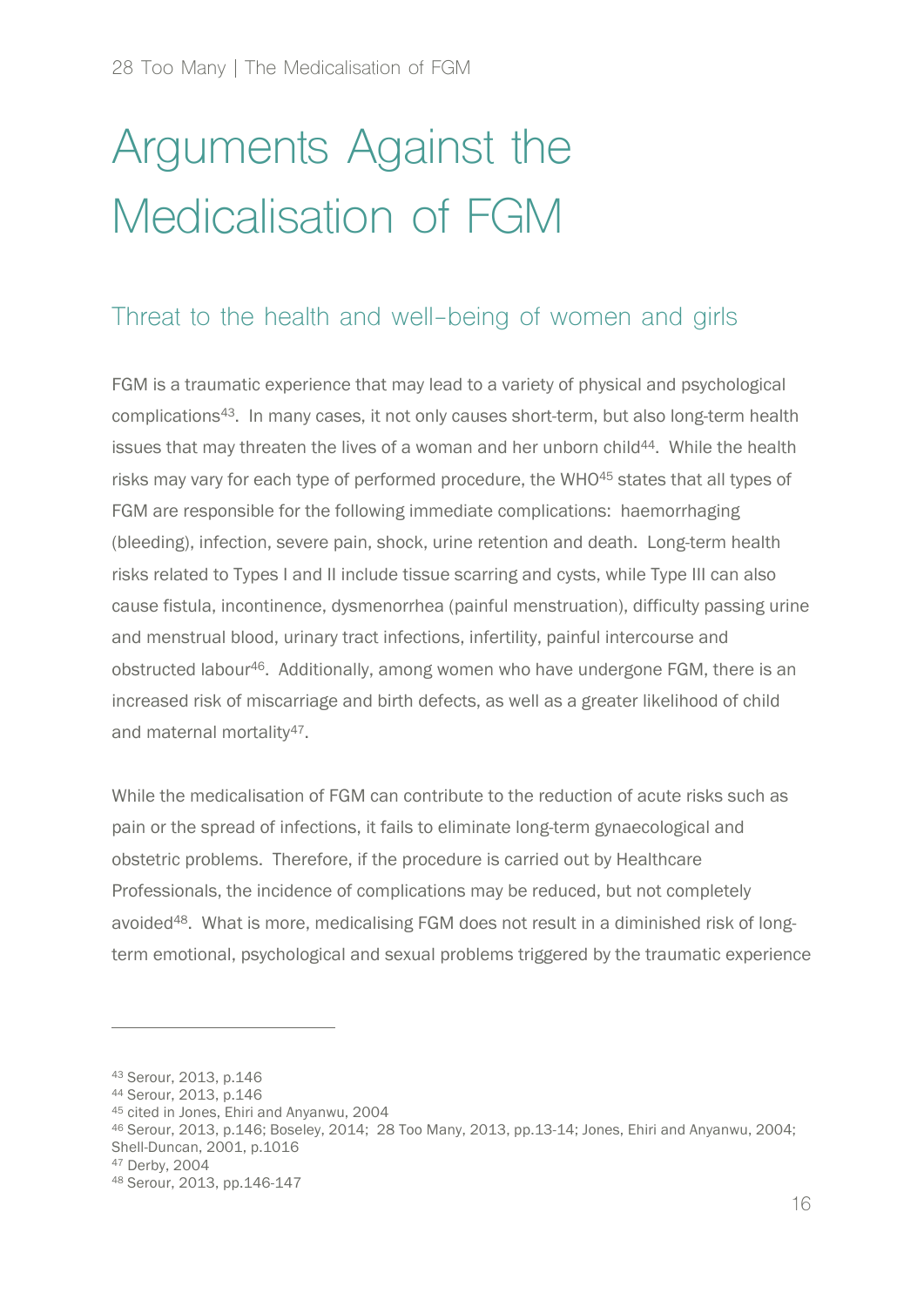#### 28 Too Many | The Medicalisation of FGM

of being cut49. In other words, while the medicalisation of FGM might help to minimise immediate pain and infections, it does little to prevent the feelings of anxiety, betrayal, depression, low self-esteem, panic, phobia and other psychological issues that the cutting may trigger<sup>50</sup>.

Furthermore, even if the medicalisation of FGM could guarantee a risk-free cutting carried out under controlled and sterile conditions, it is unlikely that women and girls living in poor rural communities, where the practice is the most prevalent, would have access to medicalised FGM51.

#### Human rights violation

The FGM procedure creates an irreversible violation of girls' and women's bodies<sup>52</sup>. That is why it has been recognised internationally as an extreme form of gender-based violence, reflecting attempts to control women's sexuality and behaviour<sup>53</sup>. The United Nations views FGM as a form of torture and a cruel, inhumane and degrading treatment of girls and women, as well as a violation of their rights to health, security, physical integrity and, when the procedure results in death, their right to life54.

Additionally, FGM is, in certain communities, linked to other forms of gender inequality and abuses of women's and girls' rights, such as early marriage. FGM can either be a prerequisite for marriage or may follow soon after a wedding<sup>55</sup>. Therefore, girls that undergo the FGM procedure at an early age may be at greater risk of being subsequently married. Additionally, both FGM and early marriage not only stem from gender inequality and attempts to control female sexuality, but they also hamper the future educational, social and economic opportunities of affected women and girls<sup>56</sup>.

<sup>49</sup> Derby, 2004; Njue and Askew, 2004, p.3

<sup>50</sup> Derby, 2004; NHS, 2014

<sup>51</sup> Derby, 2004

<sup>52</sup> WHO, 2014

<sup>53</sup> Serour, 2013, p.146

<sup>54</sup> WHO, 2014; RCM *et al*, 2013; Serour, 2013, p.148

<sup>55</sup> World Vision, 2014, p.4

<sup>56</sup> World Vision, 2014, p.4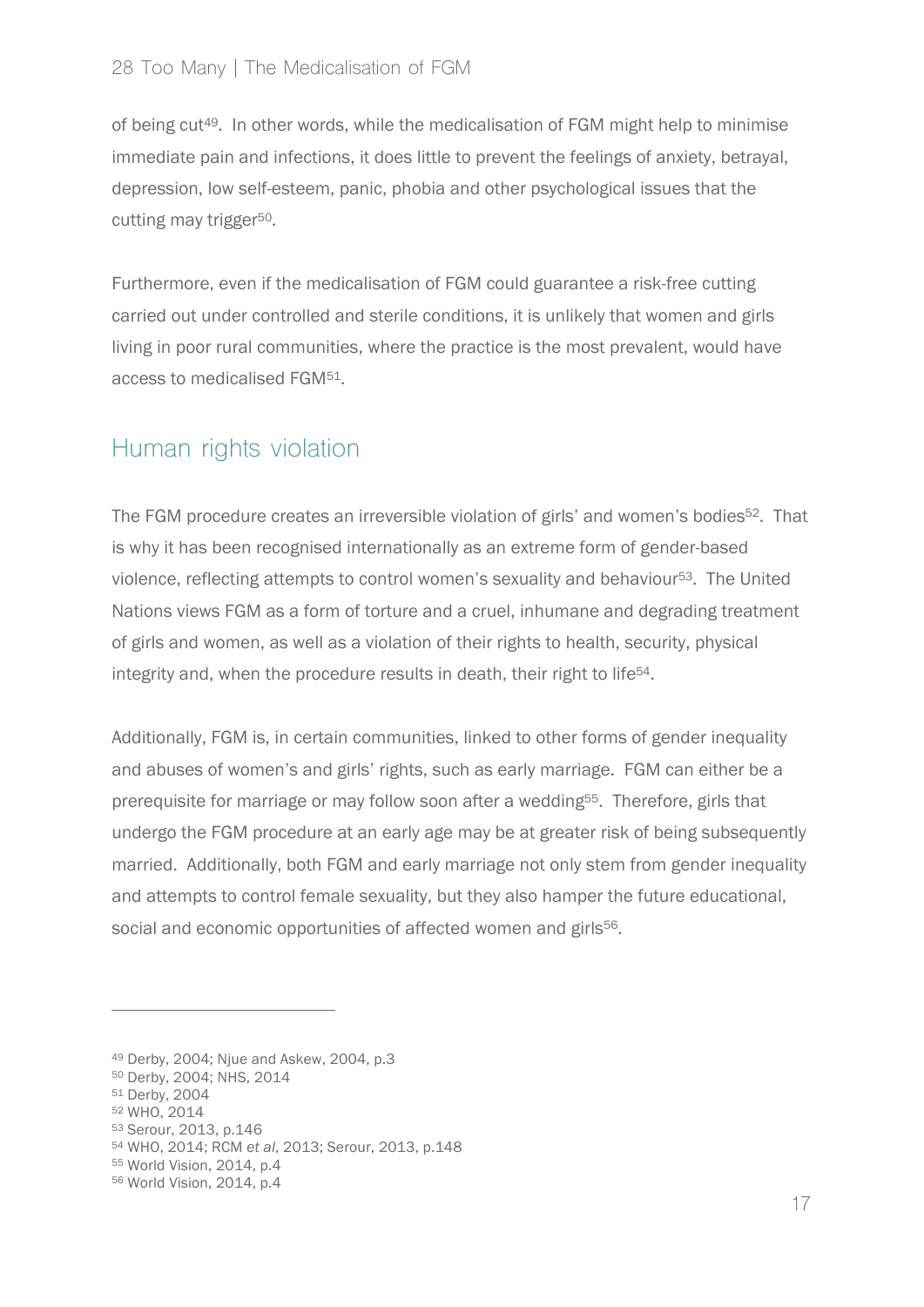#### 28 Too Many | The Medicalisation of FGM

The medicalisation of FGM does not address the human-rights aspect of the practice. Rather than helping to abolish FGM, responding to the medical threats related to the cutting and minimising them helps to keep the practice in place. Nonetheless, cultural norms or customs can be abandoned or modified over time to adopt new beliefs and practices. This is well demonstrated by the pre-20th-century Western medical practice of carrying out FGM to address certain pathologies, until the belief in its efficacy vanished and this 'medical treatment' was abandoned<sup>57</sup>.

An example of a more sustainable approach to tackling FGM that can be effective where FGM is regarded as a rite of passage into adulthood is not medicalising the practice, but implementing an alternative ceremony/ritual that eliminates harmful customs while preserving the positive cultural and traditional elements. To illustrate, in one Maasai community in Kenya, some girls now have their heads shaved and milk poured on their thighs to symbolise their transformation from girls into women, rather than undergoing FGM for the same purpose<sup>58</sup>. To support the move away from FGM, many alternativerite-of-passage approaches are combined with community education on FGM and an emphasis on girls' education<sup>59</sup>.

#### Breach of professional health ethics

Over the past few decades, it has been repeatedly argued that Healthcare Providers carrying out FGM contradicts the basics of health ethics. Since FGM has no proven medical benefits for women and girls, if Healthcare Providers carry out the procedure, they violate the principles of professional health ethics forbidding them to harm healthy, functioning bodily organs unless they carry life-threatening diseases<sup>60</sup>. According to one study of 250 Nigerian doctors<sup>61</sup>, 80% of doctors interviewed believed that performing FGM could equate to malpractice, because of the absence of benefits to women's wellbeing.

<sup>57</sup> Brusa and Barilan, 2009, p.473

<sup>58</sup> Tenoi, 2014

<sup>59</sup> 28 Too Many, 2015

<sup>60</sup> Shell-Duncan, 2001, p.1019; Serour, 2013, p.148

<sup>61</sup> Derby, 2004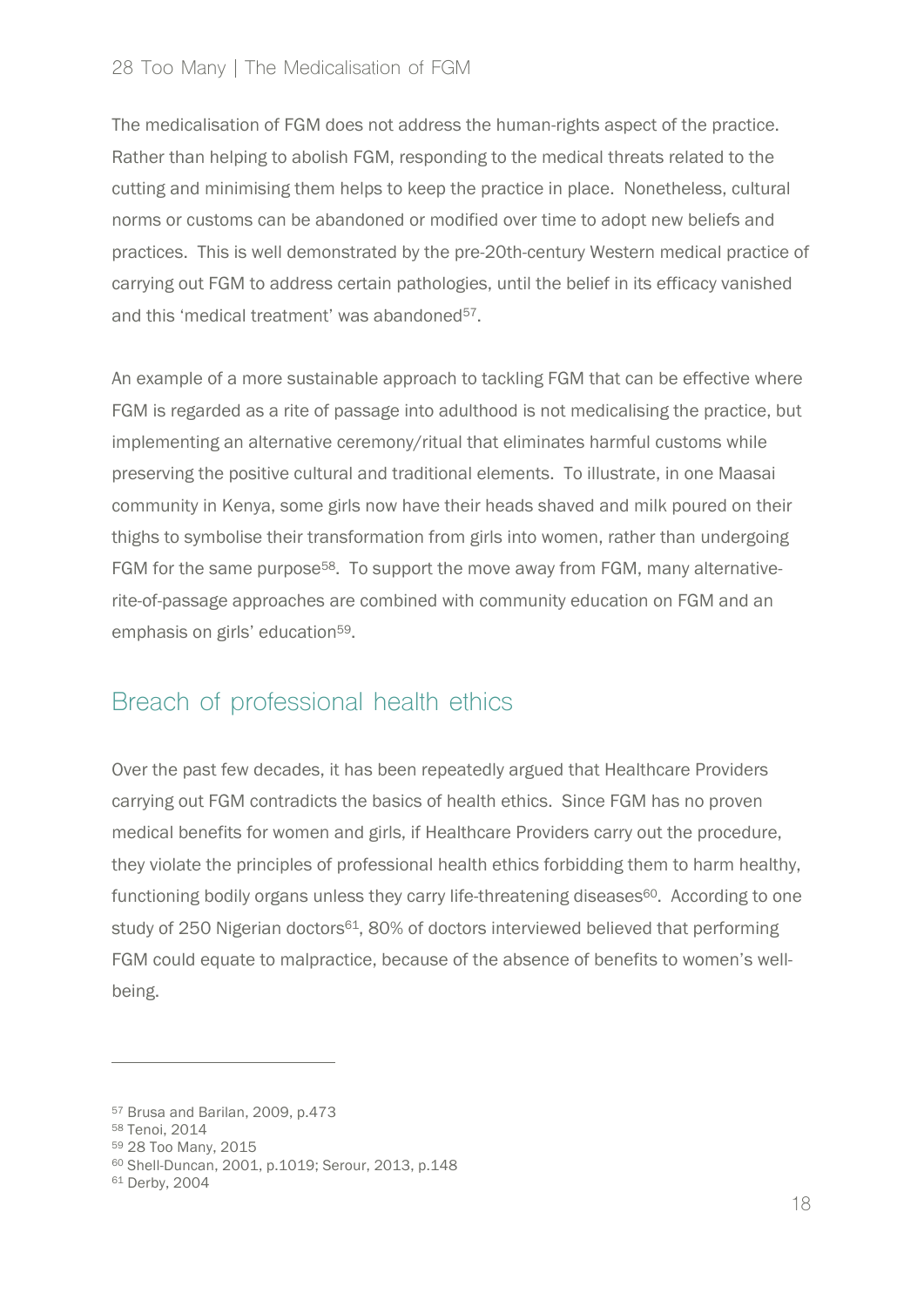Another concern related to medicalised FGM is the level of medical training undergone by Healthcare Providers who carry out the procedure. Healthcare Providers might lack sufficient surgical training and skills to perform the cutting. Therefore, engaging a Healthcare Provider to carry out the cutting within a clinical setting does not guarantee that the procedure will be delivered safely and without any complications<sup>62</sup>.

#### Absence of informed consent to carry out FGM

Within a Western context, in recent years, the prevalence of cosmetic surgery and body piercing for the female genitals (for non-therapeutic, aesthetic reasons) has risen steeply and has been linked to the pervasive nature of online pornography and of its impact on culture63. There are also reports of an increased demand for cosmetic genital surgery in Kenya and other African countries<sup>64</sup>.

While there are similarities between female genital mutilation and female genital cosmetic surgery, there are significant differences: Western cosmetic surgery continues to be a niche issue affecting few women and girls; cosmetic surgery is usually only available to those over 18 years old (although procedures on girls under 18 is growing significantly); and, while cultural expectations and ideals are still the motivation for cosmetic surgery, there is no surgery requirement in order for girls or women to participate fully within their community or family.

International and domestic laws remain unclear about distinguishing between FGM and cosmetic surgery (reducing labia, restoring hymen or narrowing vaginal orifices)<sup>65</sup>. However, academic and clinician G. I. Serour<sup>66</sup> notes that, unlike FGM, in the case of cosmetic surgery a woman is more likely to be of an age when she can give informed consent, be counselled about health risks and have a chance to withdraw at any time before the operation takes place. In contrast, social and economic dependence on family and husbands, pressure from relatives and a lack of information about FGM may

<sup>62</sup> Njue and Askew, 2004, p.12

<sup>63</sup> Caterucci, 2016, Davis 2011

<sup>64</sup> Murrage 2013, BBC News 2003

<sup>65</sup> Leye et al, 2008, p.187

<sup>66</sup> 2013, p.147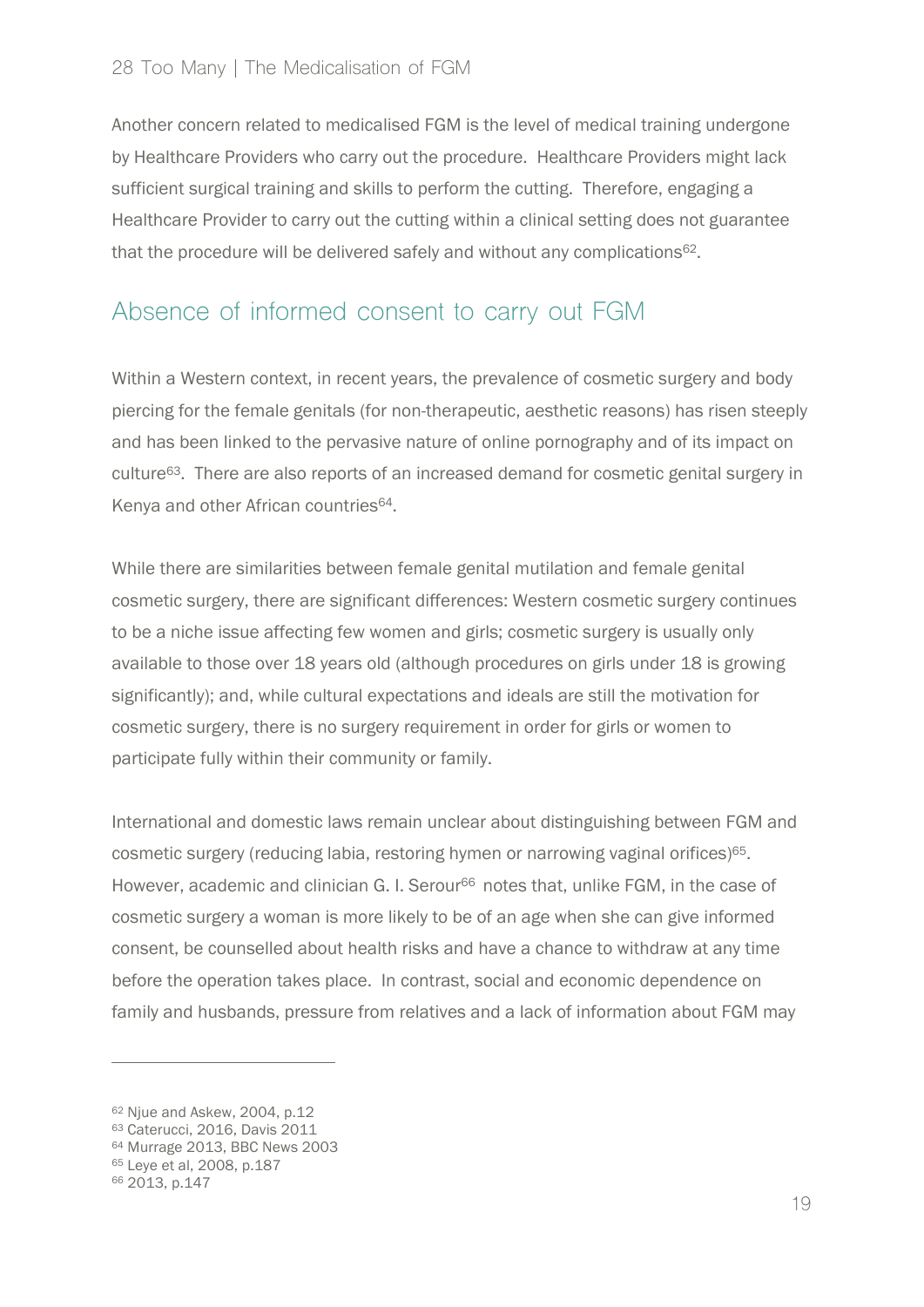#### 28 Too Many | The Medicalisation of FGM

prevent women from freely consenting to cutting or reinfibulation. Furthermore, for some Healthcare Providers the motivation of financial or material rewards may be great enough to cause them to persuade women or girls to undergo cutting or provide them with false information about the safety of the procedure.

As concerns increase about both medicalized FGM and female genital cosmetic surgery, experts and campaigners are emphasising that it should be a priority for health service providers, legislators and NGOs to have a clear theory and practice about female genital cosmetic surgery/piercing and the similarities and differences between them and FGM67.

#### A modern trend rejected by traditional communities

Certain communities oppose medicalised FGM because it is regarded as modern and not reflective of their custom or cultural practice, as do the Abagusii in Nyanza Province, Kenya<sup>68</sup>. Consequently, a more effective approach to ensure the eradication of FGM is to offer communities safer alternatives that preserve their culture while ensuring the well-being and upholding the rights of women and girls<sup>69</sup>.

<sup>67</sup> RCOG 2013, Hussein 2013

<sup>68</sup> Njue and Askew, 2004

<sup>69</sup> Jones, Ehiri and Anyanwu, 2004, p.144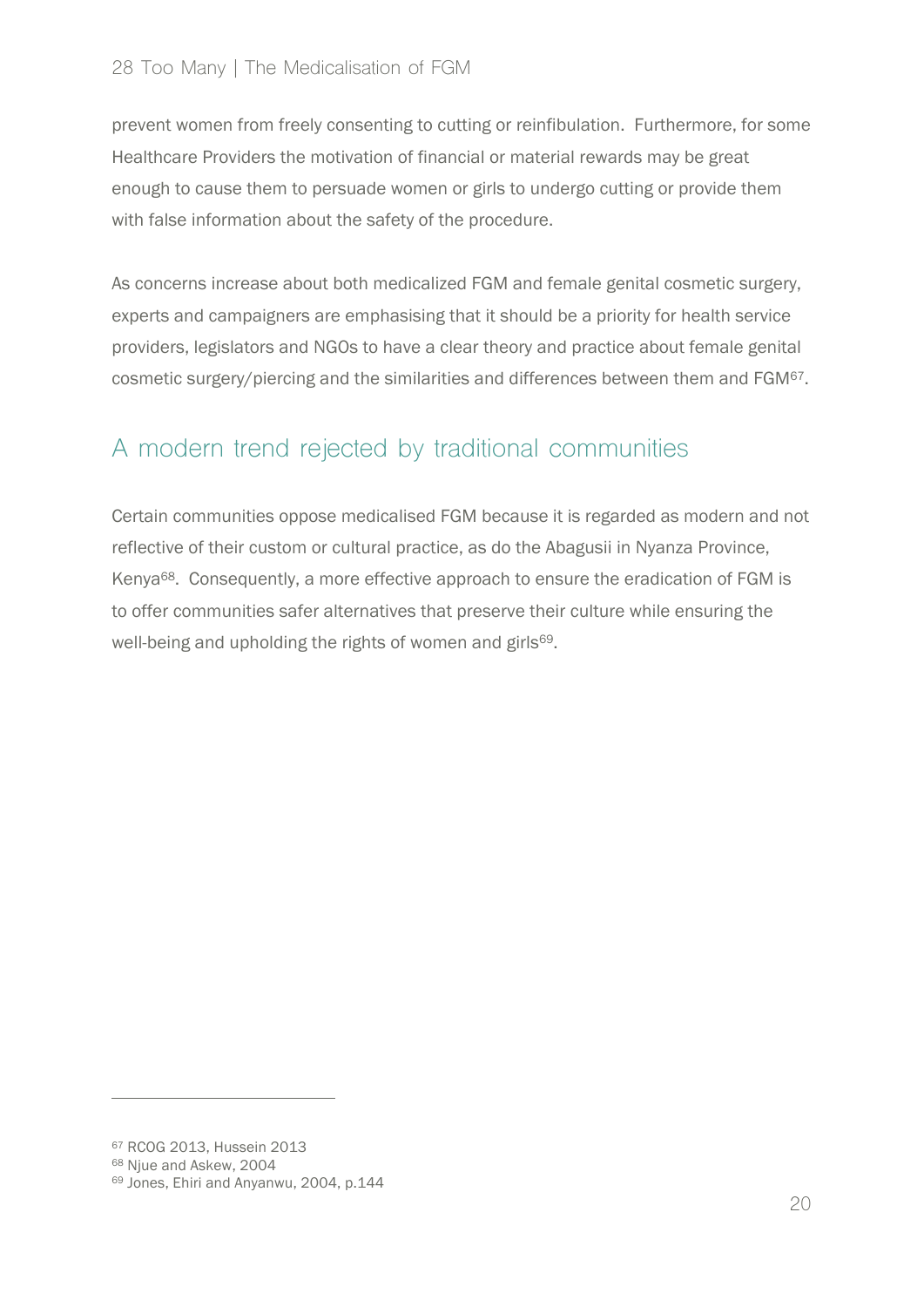**"It is impossible and categorically wrong to compare a child being forced to undergo FGM to a grown woman deciding to have a boob job. But is there a case to be argued that, at completely opposite ends of the scale, they represent a woman's desire or pressures to live up to the perception of what men want? They are females adapting themselves – or in the case of children, females adapting one another – for the male ideal, to be more socially acceptable and therefore a more attractive prospect to men."**

> **Hibo Wardere Activist, Author and Survivor of FGM**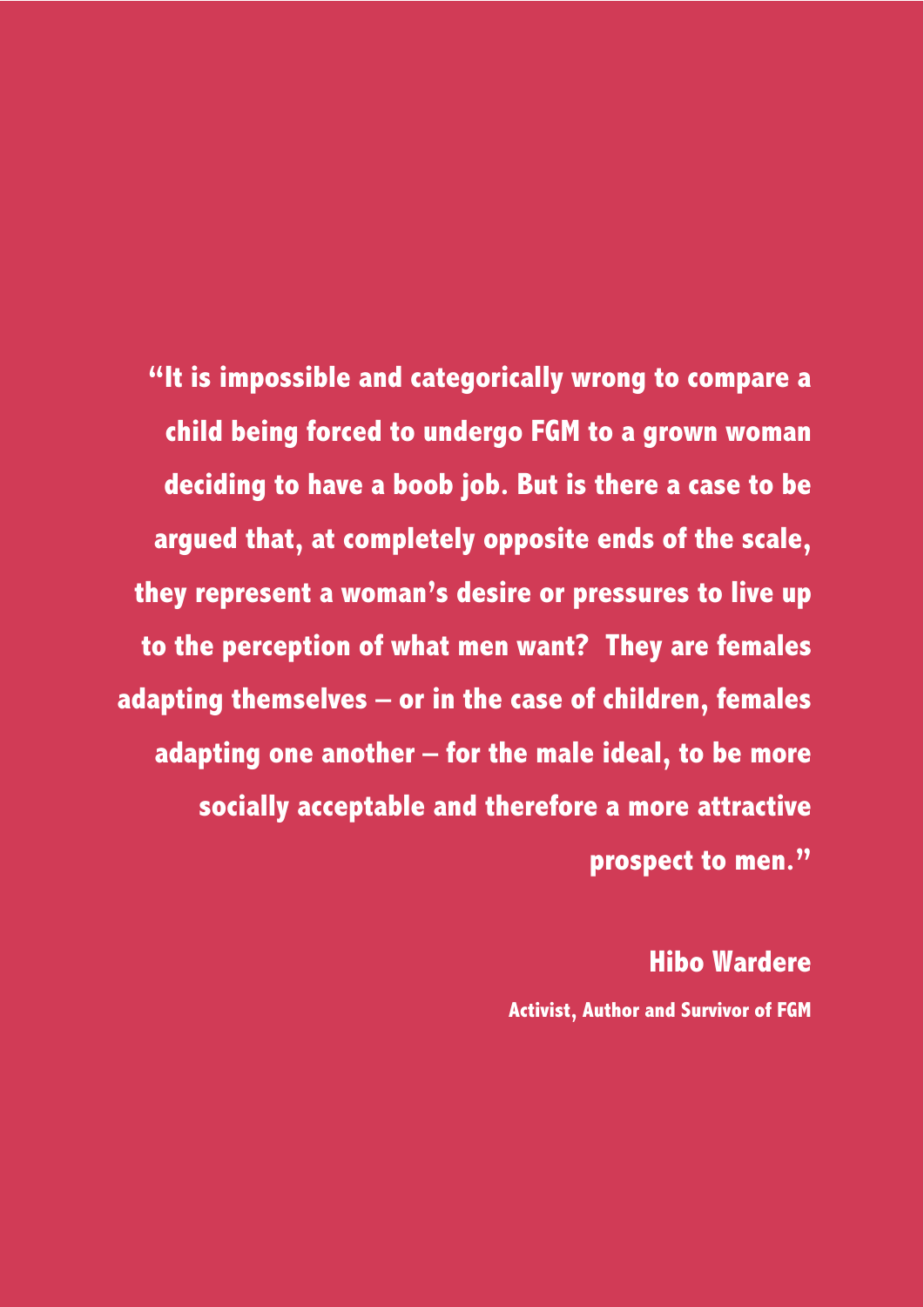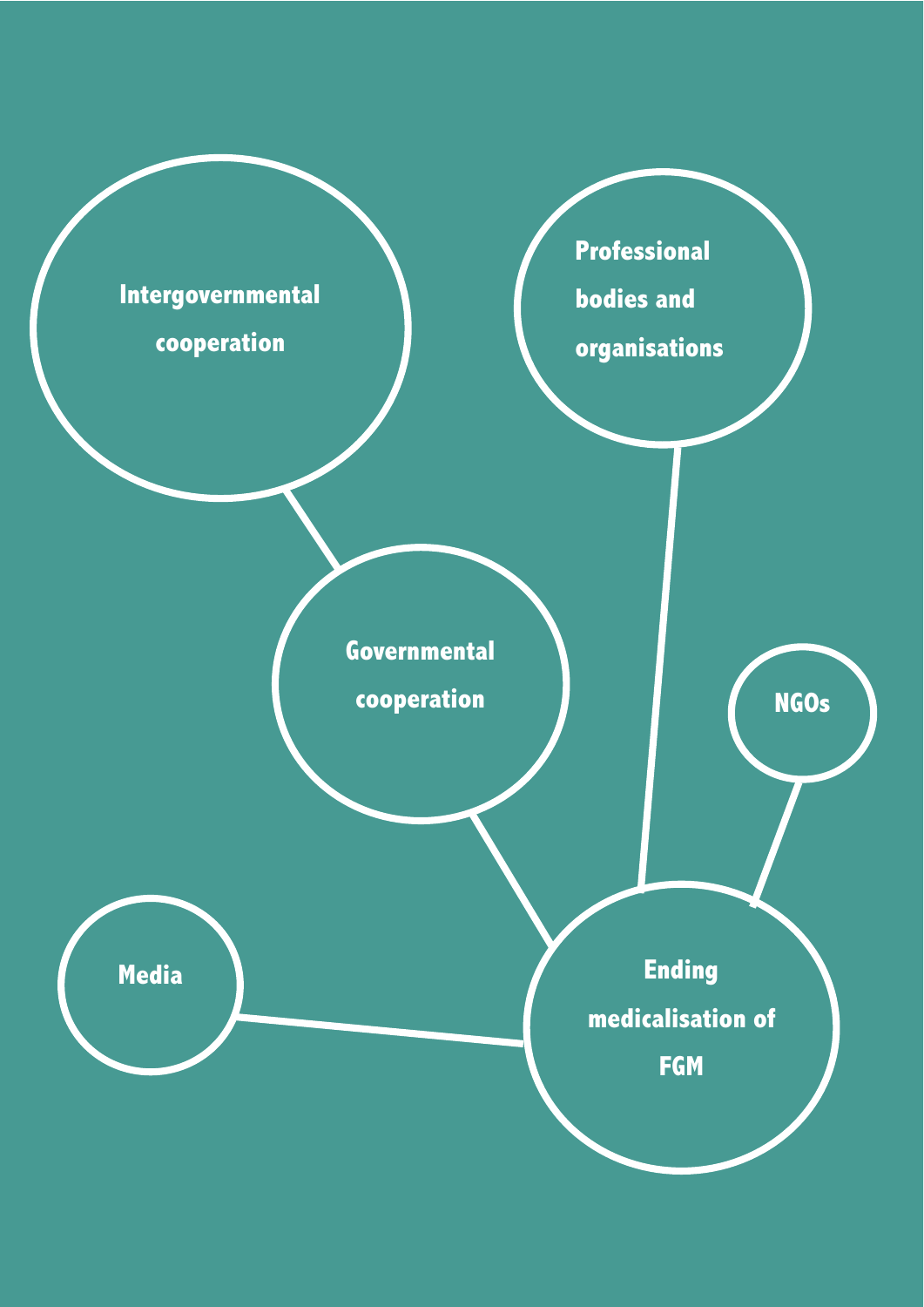# Where and How is the Medicalisation of FGM Tackled?

#### NGOs

The WHO issued a statement in 1982 declaring that it is unethical for Healthcare Providers to perform the procedure in any setting, including hospitals and clinics, and banned them from carrying it out<sup>70</sup>. Since then, UNICEF and the WHO have led international efforts to eliminate the practice of FGM and to oppose its medicalisation. They have been joined by diverse NGOs from various countries. NGOs have progressively become fundamental actors, assisting and educating local communities, conducting research and leading international, regional and local campaigns to ensure the drafting and implementation of relevant laws. Going beyond researching and campaigning for the eradication of FGM, NGOs help to bring attention to particular cases of abuse and pressure governments for action. To illustrate, a particularly successful outcome of strong campaigns by NGOs, including Equality Now, was the prosecution of an Egyptian doctor who performed FGM on a 13-year-old girl, resulting in her death<sup> $71$ </sup>. Although the Egyptian authorities have thus far failed to practically execute the sentence, this conviction might help to deter other Healthcare Providers from carrying out FGM procedures in the future<sup>72</sup>. In early 2016, an Egyptian court ordered that the licence of the doctor concerned be revoked, and the Egyptian health ministry launched the Doctors Against FGM initiative, to urge Healthcare Providers to stop the practice.73.

However, the activism of NGOs to eradicate FGM has not always brought about only positive outcomes. As discussed above, humanitarian efforts by international NGOs have indirectly and unintentionally contributed to the trend of medicalised FGM by predominantly highlighting FGM's medical concerns. Therefore, it is necessary for NGOs

<sup>70</sup> Shell-Duncan, 2001, p.1014; Jaeger et al, 2009, p.29; Njue and Askew, 2004, p.3

<sup>71</sup> BBC, 2015a

<sup>72</sup> BBC, 2015a; Fadel, 2015

<sup>73</sup> BBC, 2016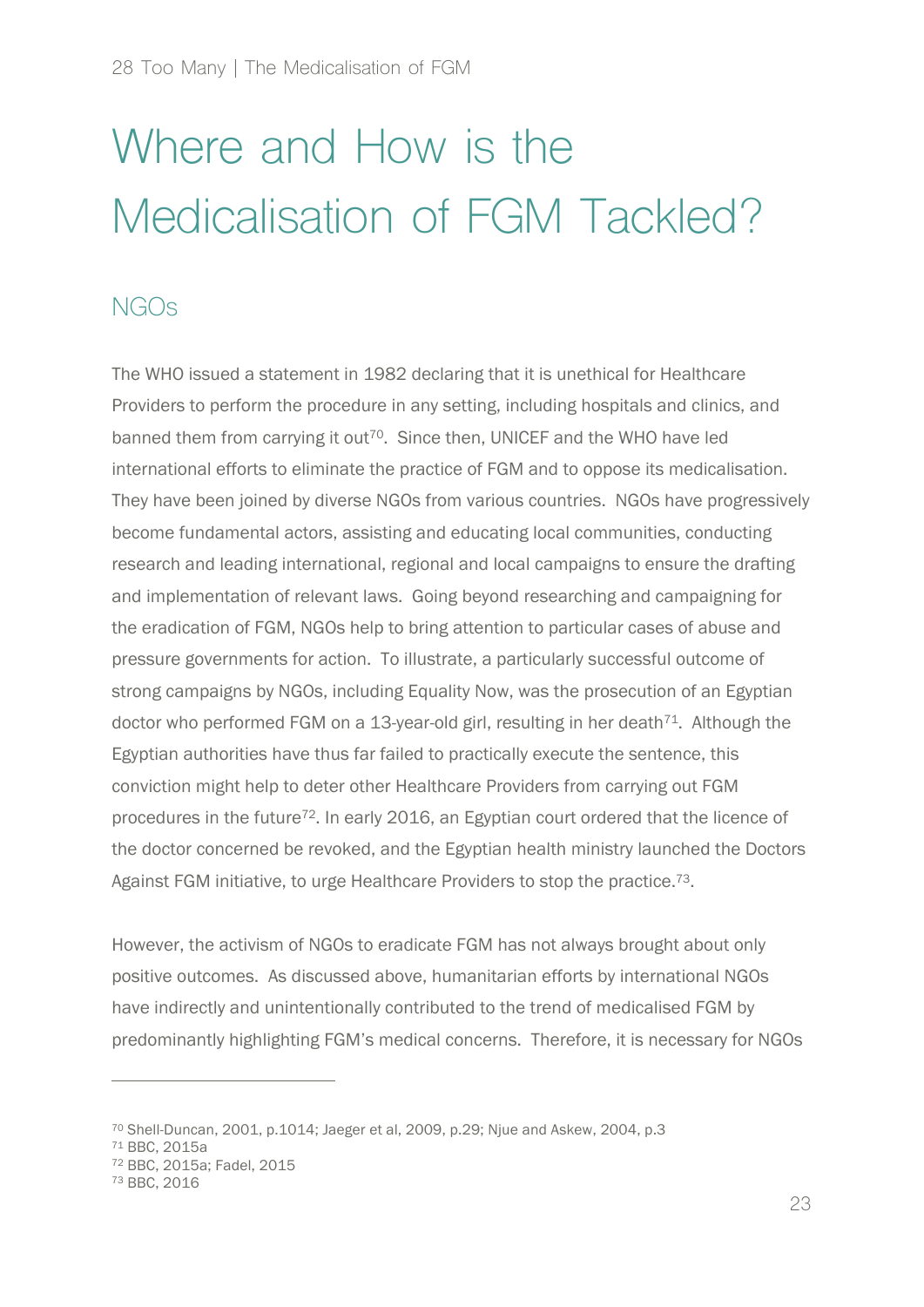to be careful in their attempts to eradicate FGM and to focus their efforts on stressing the human-rights aspect as well as potential health complications.

### **International NGO "The Girl Generation" include messages addressing the medicalisation of FGM in their anti-FGM campaign74.**



<sup>74</sup> Source: Girl Generation Facebook Page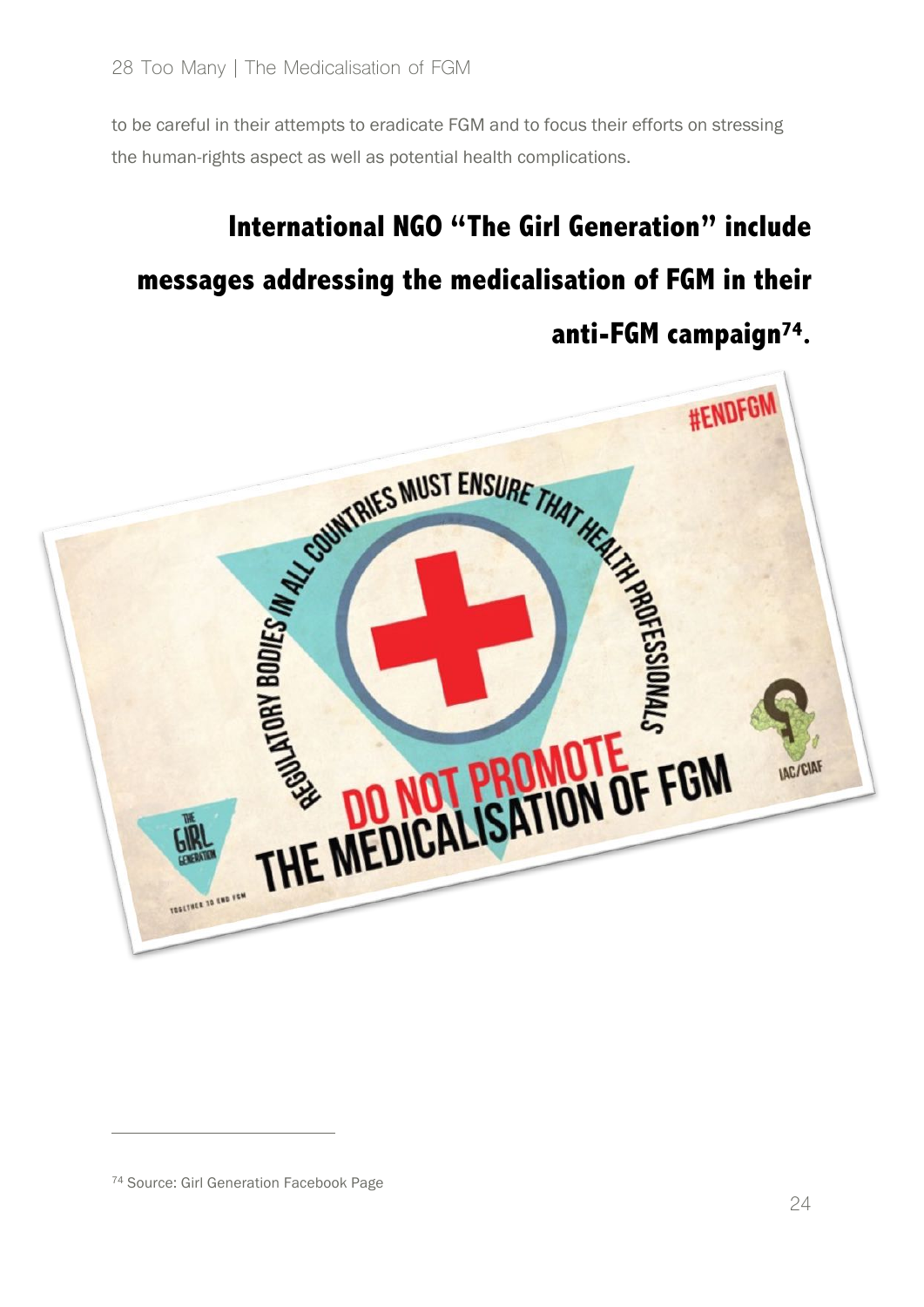#### Intergovernmental cooperation

Various efforts have been made as a part of intergovernmental cooperation to tackle the medicalisation of FGM. For instance, representatives from numerous countries and NGOs, including the WHO and UNICEF, participated in a conference in London in 1992 and adopted a declaration that, among other goals, called for health ministers and governments not to support the medicalisation of FGM75. Another influential intergovernmental meeting took place in Nairobi, Kenya in 200976. This technical consultation sought clearer strategies to support medical personnel working towards the abandonment of FGM77. The participants included representatives of relevant ministries from Egypt, Guinea, Kenya, Nigeria, Sudan, Yemen and several UN agencies, as well as international professional organisations and NGOs such as Amnesty International<sup>78</sup>. The European Union has also recognised the importance of tackling medicalisation in order to eradicate all forms of FGM, and contributed to the UNFPA-UNICEF 'Joint Programme on Female Genital Mutilation (FGM)'. One of the Joint Programme's objectives, among others, is to support countries' efforts to prevent the medicalisation of FGM by closely collaborating with relevant international organisations and national ministries of health79.

#### Governmental efforts

Certain governments, for example in Austria, Belgium, France, Spain, Sweden and Switzerland, have thus far successfully strengthened the legislation to protect girls and women from FGM<sup>80</sup>. These countries enabled the prosecution of those who perpetrate the crime of FGM, even if it takes place abroad, since some girls are taken out of country under the auspices of holidays to undergo FGM abroad<sup>81</sup>. Alongside the illegalisation of FGM in numerous states, a greater number of arrests and prosecutions have been

<sup>75</sup> Krása, 2010, p.277

<sup>76</sup> Serour, 2013, p.147

<sup>77</sup> UNFPA, 2009

<sup>78</sup> UNFPA, 2009

<sup>79</sup> European Commission, 2015, pp.8-9

<sup>80</sup> Jaeger et al, 2009, p.32

 $81$  Ibid.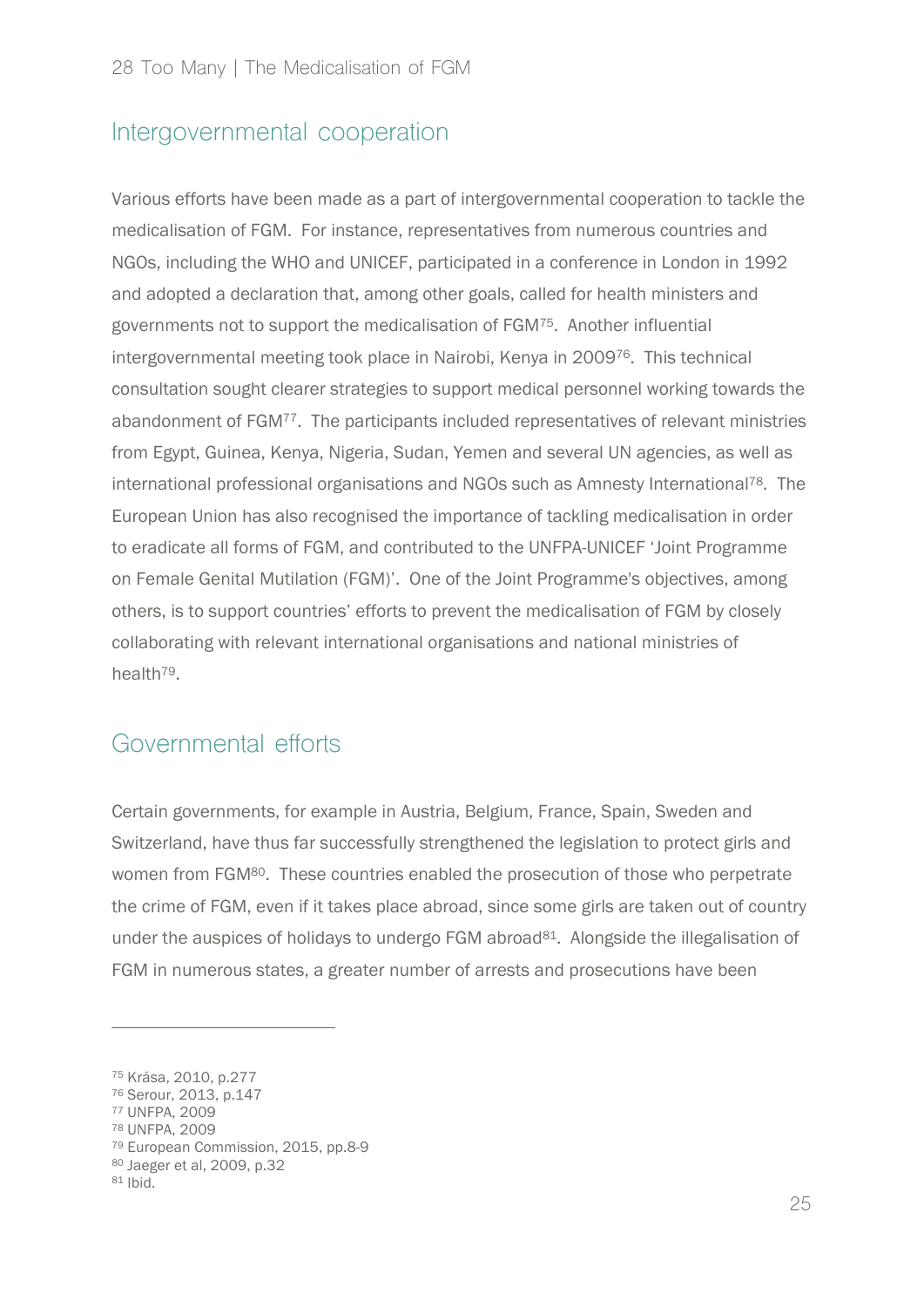registered in several countries; for instance, in Burkina Faso, Egypt and Kenya<sup>82</sup>. In France, there were at least 40 FGM criminal cases open in 201283.

It is estimated that 137,000 women and girls affected by FGM currently live in the UK<sup>84</sup>, where FGM has been illegal since 1985. In order to improve the protection of women and girls from FGM, relevant domestic law was further enhanced in 2003 through the adoption of the Female Genital Mutilation Act (which was further amended by the Serious Crime Act 2015). The 2003 Act prohibits all forms of FGM and raised the punishment for offences to 5-14 years' imprisonment<sup>85</sup>. What is more, similarly to other governments, the UK has recently acknowledged the risk of FGM perpetrated on girls and women taken abroad and addressed the loopholes in its law, which now makes such practices illegal and enables the prosecution of those who breach said law<sup>86</sup>.

Last year, the law began to be practically implemented within the UK. To illustrate, the Bedfordshire Police secured one of the first court protection orders, which allows the authorities to seize passports from those suspected of taking girls abroad to undergo the FGM procedure87. This tends to occur especially at the beginning of summer holidays because performing FGM during that period allows sufficient time for girls to heal before returning to school<sup>88</sup>. Additionally, teachers, doctors, midwives and nurses in the UK are now legally required to report FGM cases, otherwise they face the possibility of disciplinary measures and even being barred from work<sup>89</sup>. In the first three months since their introduction only 18 FGM protection orders were issued, prompting campaigners to call for more support for professionals who needed to be braver in taking action<sup>90</sup>.

 $\overline{a}$ 

<sup>88</sup> BBC, 2015b

<sup>82</sup> UNICEF, 2013

<sup>83</sup> Harris, 2015

<sup>84</sup> Gander, 2015

<sup>85</sup> Krása, 2010, p.274

<sup>86</sup> Topping, 2014

<sup>87</sup> BBC, 2015b

<sup>89</sup> Gallagher, 2015

<sup>90</sup> The Guardian, 2015)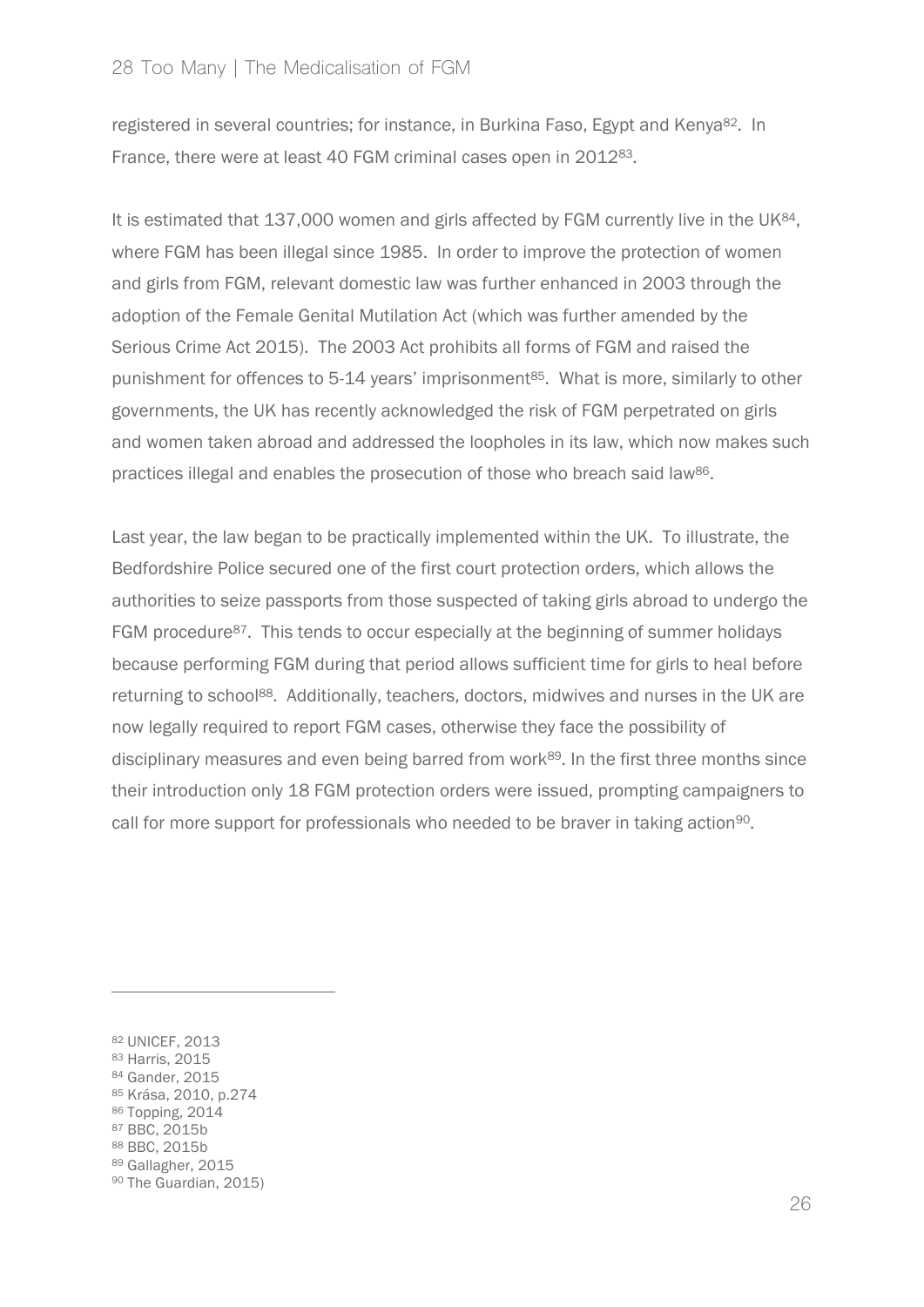#### Professional bodies and organisations

The international efforts by governments and NGOs to address the medicalisation of FGM have been joined by those of diverse professional organisations, both domestic and international. For instance, the International Federation of Gynecology and Obstetrics, the Inter-African Committee, the US Agency for International Development and others have explicitly expressed their opposition to medicalised FGM<sup>91</sup>. The 1994 International Federation of Gynecology and Obstetrics' resolution, calling upon all doctors to refuse to carry out FGM, was joined by the American College of Obstetricians and Gynecologists, the American Medical Association and others<sup>92</sup>. Also, as a result of international and local anti-FGM lobbying, the health ministries of numerous African countries took a similar stand<sup>93</sup>.

In the United Kingdom, multiple professional organisations, including the Royal College of Obstetricians and Gynaecologists, the Royal College of Midwives and the Royal College of Nursing, have declared FGM a child abuse. Furthermore, these professional organisations promoted the importance of collecting and sharing information on FGM, and recommended the education of health professionals and the strengthening of reporting mechanisms to help girls at risk and those already affected by FGM94.

#### Media

 $\overline{a}$ 

The media has played a fundamental role in disseminating information about FGM and its medicalisation. Various international, national and local news sites and newspapers now provide regular updates about FGM. To illustrate, within the UK, multiple news portals such as the BBC, the *Evening Standard* and *The Independent* now cover FGM cases in a thorough and professional manner. What is more, *The Guardian* offers access to advice on where and how to report FGM, and advice on where to seek help if a person is in danger of being cut or has undergone the procedure. With the intent to amplify the

<sup>91</sup> Njue and Askew, 2004, p.3

<sup>92</sup> Shell-Duncan, 2001, p.1014

<sup>93</sup> Shell-Duncan, 2001, p.1014

<sup>94</sup> The Royal College of Midwives, 2015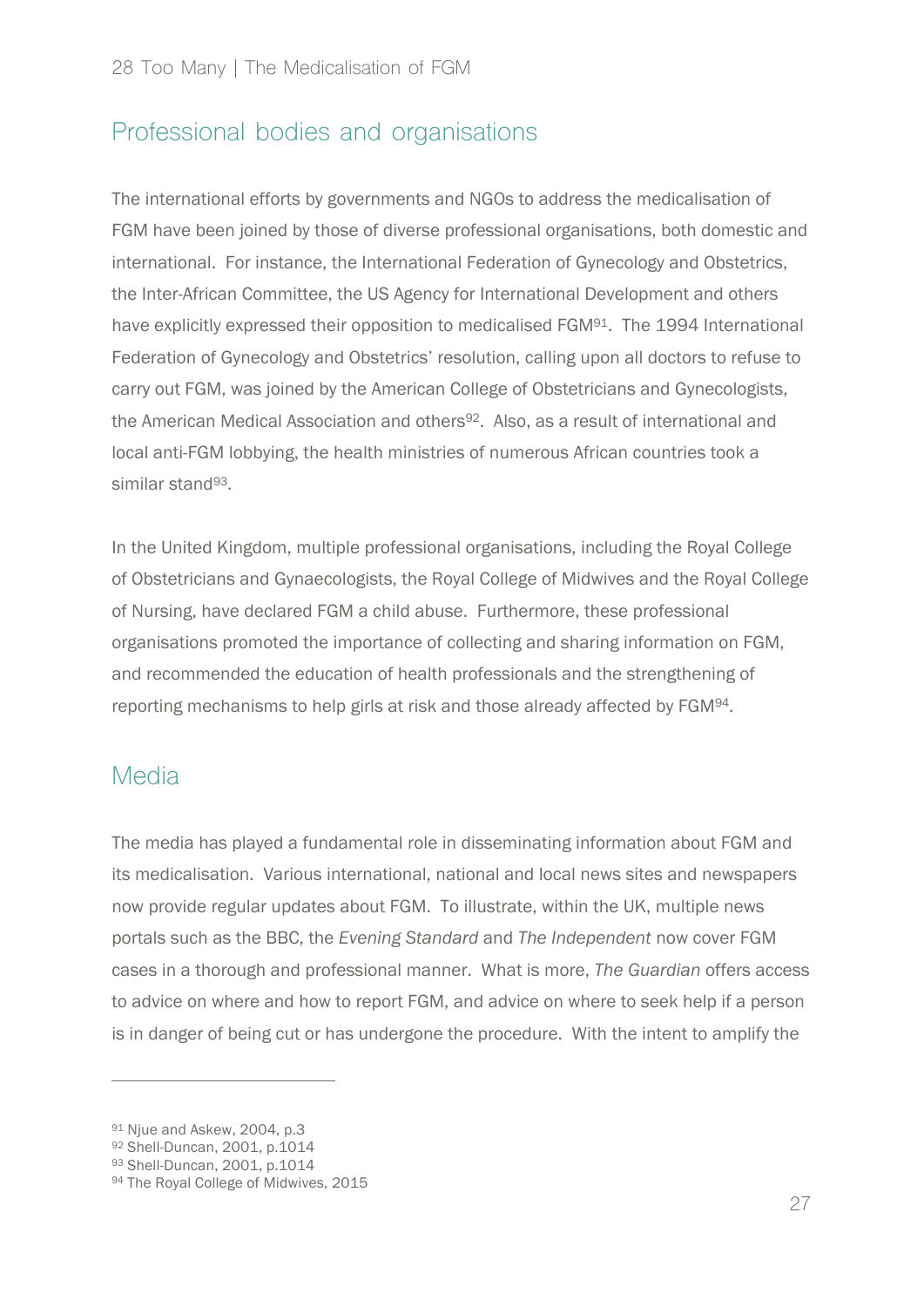work of campaigners against FGM, *The Guardian* has also initiated the 'End FGM Guardian Global Media Campaign', thus demonstrating the importance of the media in leading campaigns to abolish FGM95.

<sup>95</sup> The Guardian, 2016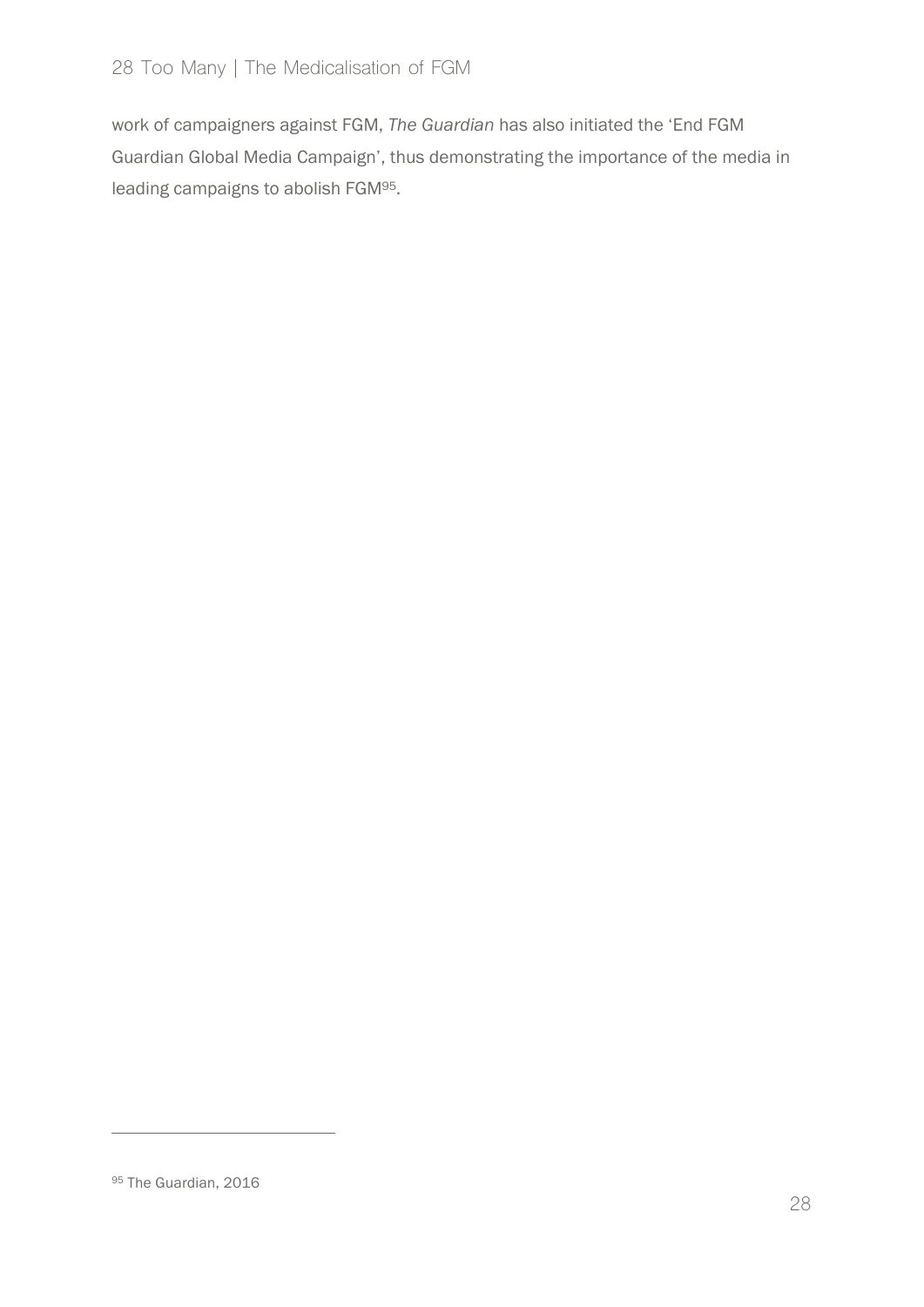# Conclusions and Recommendations

As this report has demonstrated, the medicalisation of FGM is not an appropriate response to FGM. Not only does medicalised FGM still constitute a threat to the health and well-being of women and girls, it also enables a practice that represents a deeplyrooted form of gender inequality. Furthermore, medicalisation hampers international efforts to eradicate FGM once and for all.

28 Too Many take the position that all female genital mutilation is a violation of the rights of women and girls and a severe form of gender-based violence. There are no health benefits related to FGM and even when medicalised the practice causes physical and psychological harm to women and girls. As the abovementioned Egyptian case clearly proved, FGM performed by a Healthcare Provider is still a risky procedure that can lead to death. Consequently, more must be done to ensure that all women and girls are protected from the complications associated with FGM, whether performed by traditional cutters or medical personnel. In order to achieve this, government and civil-society organisations should make sure that laws and programmes against FGM are based on zero tolerance of all forms of the practice, including where it is carried out in a clinical setting or by trained Healthcare Providers.

Specifically, it is recommended that action should be taken in the following areas:

#### Government, Policy Makers and Professional Medical **Organisations**

- Condemn all forms of medicalised FGM at local, national and international level.
- Involve professional organisations and bodies in advising medical personnel against carrying out FGM and in holding Healthcare Providers accountable for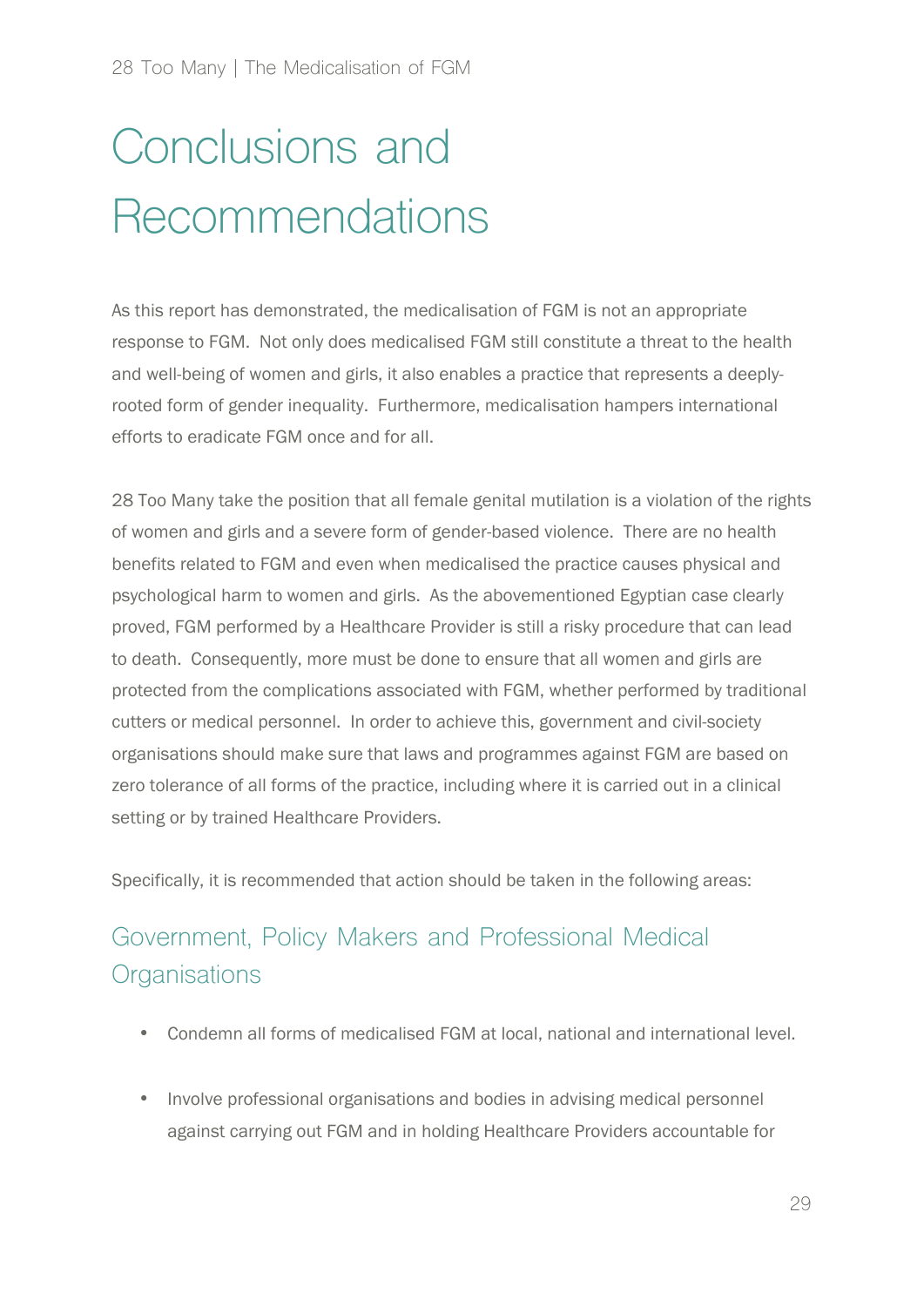unethical practice. This must include all forms of FGM, including the reinfibulation of women who have previously had FGM, after they give birth.

- Provide medical staff with relevant training to help them understand the practice and the motivations behind it, so that they can offer appropriate counselling and assistance and advocate against FGM.
- Provide specific guidelines for Healthcare Providers on procedures for suturing wounds resulting from emergency reversals during labour.
- Support Healthcare Providers in learning about the clinical management of FGM survivors and recognising when girls and women are at risk of FGM.
- Ensure that medical staff, social workers, school nurses and other relevant actors are trained in relation to the laws applicable to FGM and about cultural sensitivity, as well as preventing, detecting and reporting FGM.
- Provide greater supervision over hospitals in affected areas to deter medical staff from performing the procedure.
- Enhance punitive law and its enforcement for those who perform FGM, including medical professionals.
- Draft and implement clear legislation that distinguishes between FGM and cosmetic vaginal surgery.

#### International Community and NGOs

- Promote clear statements against all forms of FGM and a zero-tolerance approach to medicalisation of the practice.
- Develop programmes to tackle FGM that take into account local issues, including addressing the medicalisation of FGM, where this is occurring.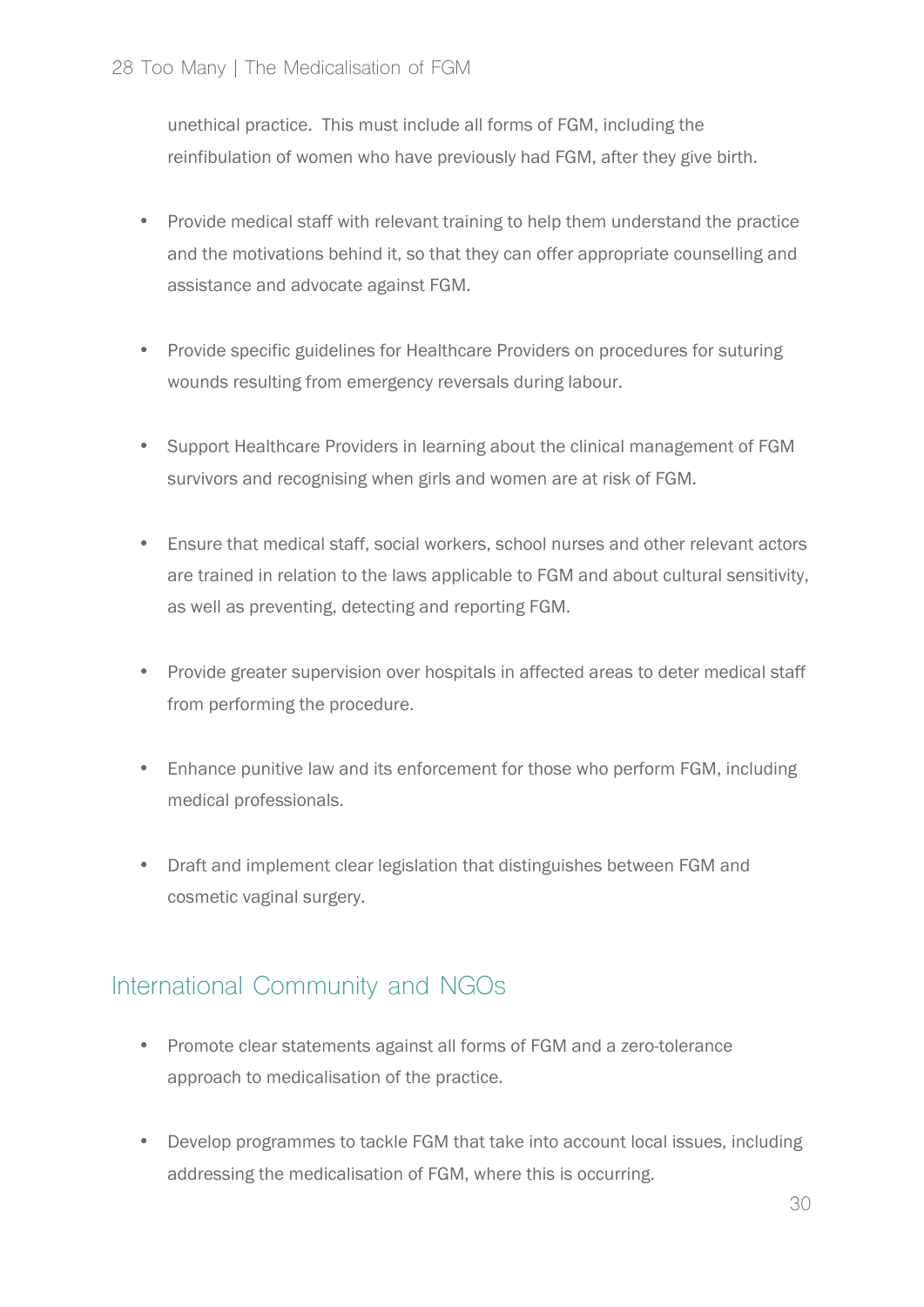- Include Healthcare Providers in the development and implementation of programmes.
- Ensure health education on the harm of FGM is within the wider context of FGM as a human-rights issue and a form of gender discrimination.
- Call upon governments to strengthen their legal protection, reporting and punitive mechanisms to enable effective prosecution of all those including Healthcare Providers who perform, facilitate or permit any form of FGM at home or abroad.

#### Local Community Organisations

- Assist communities, including immigrants and diasporas, with education on FGM, including medicalisation.
- Disseminate information about the illegality of the practice as well as the health risks associated with medicalised FGM.
- Highlight the practice not only as a health issue, but as a human-rights violation that disempowers women.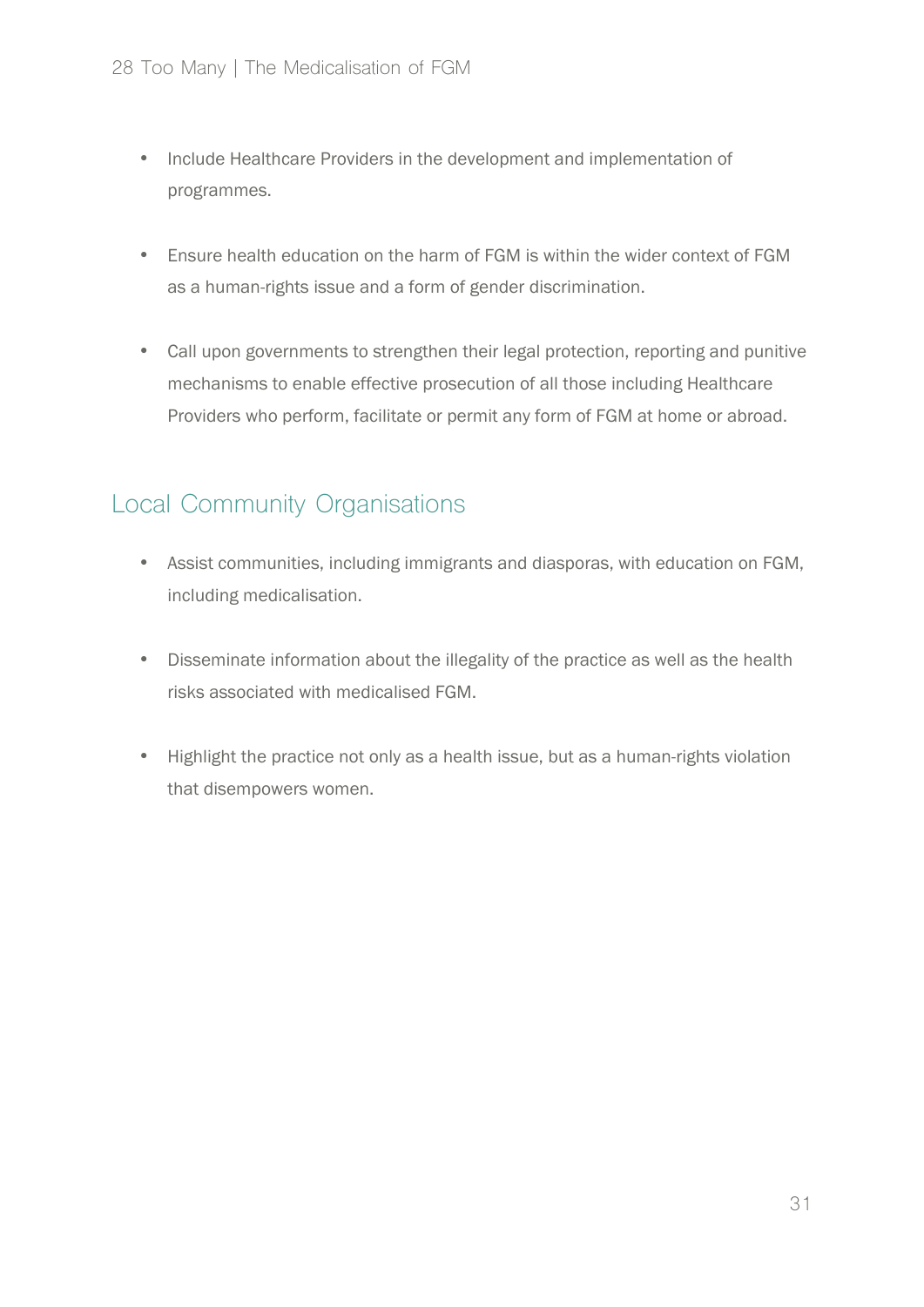## **Bibliography**

28 Too Many (2013) *Country Profile: FGM in Uganda*. Available at http://www.28toomany.org/media/uploads/UgandaFinal.pdf.

28 Too Many (2015) *Overview of Strategies to End FGM*, June 2015. Available at http://28toomany.org/media/uploads/overview\_of\_strategies\_to\_end\_fgm\_(june\_2015).pdf.

Arora, K. S. and Jacobs, A. J. (2016), 'Female genital alteration: a compromise solution', 22 February. Available at http://jme.bmj.com/content/early/2016/02/21/medethics-2014-102375.full.

BBC News (2003) "Taking Plastic Surgery to Nigeria" http://news.bbc.co.uk/1/hi/world/africa/3077264.stm (Accessed May 2016)

BBC News (2015a), *Egypt FGM trial 'convicts doctor of manslaughter'*, 26 January. Available at http://www.bbc.co.uk/news/world-middle-east-30983027.

BBC News (2015b) *'Fifty girls' taken from UK to Somalia for FGM*, 17 July. Available at http://www.bbc.co.uk/news/uk-33572428.

Boseley, S. (2014) 'What is female genital mutilation and where does it happen? , End FGM Guardian Global Media Campaign', *The Guardian*, 6 February. Available at http://www.theguardian.com/society/2014/feb/06/what-is-female-genital-mutilation-where-happen.

Bronitt, S. (1998) Female Genital Mutilation: Reflections on Law, Medicine and Human Rights, *Healthcare Analysis*, 6(1), pp. 39-45. Available at

https://www.researchgate.net/publication227048021\_Female\_genital\_mutilation\_Reflections\_on\_law\_m edicine and human rights.

Brusa, M. and Barilan, Y. M. (2009) 'Cultural Circumcision in EU Public Hospitals – An Ethical Discussion', *Bioethics*, 23(8), pp. 470-482. Available at http://www.ncbi.nlm.nih.gov/pubmed/19076127.

Cauterucci C. (2016) "Why Are More and More Teen Girls Getting Cosmetic Genital Surgery?" http://www.slate.com/blogs/xx\_factor/2016/04/26/why\_is\_cosmetic\_genital\_surgery\_on\_the\_rise\_amon g\_teen\_girls.html (Accessed May 2016)

Davis R. (2011) Labiaplasty surgery increase blamed on pornography. Availble at: http://www.theguardian.com/lifeandstyle/2011/feb/27/labiaplasty-surgery-labia-vagina-pornography (Accessed May 2016)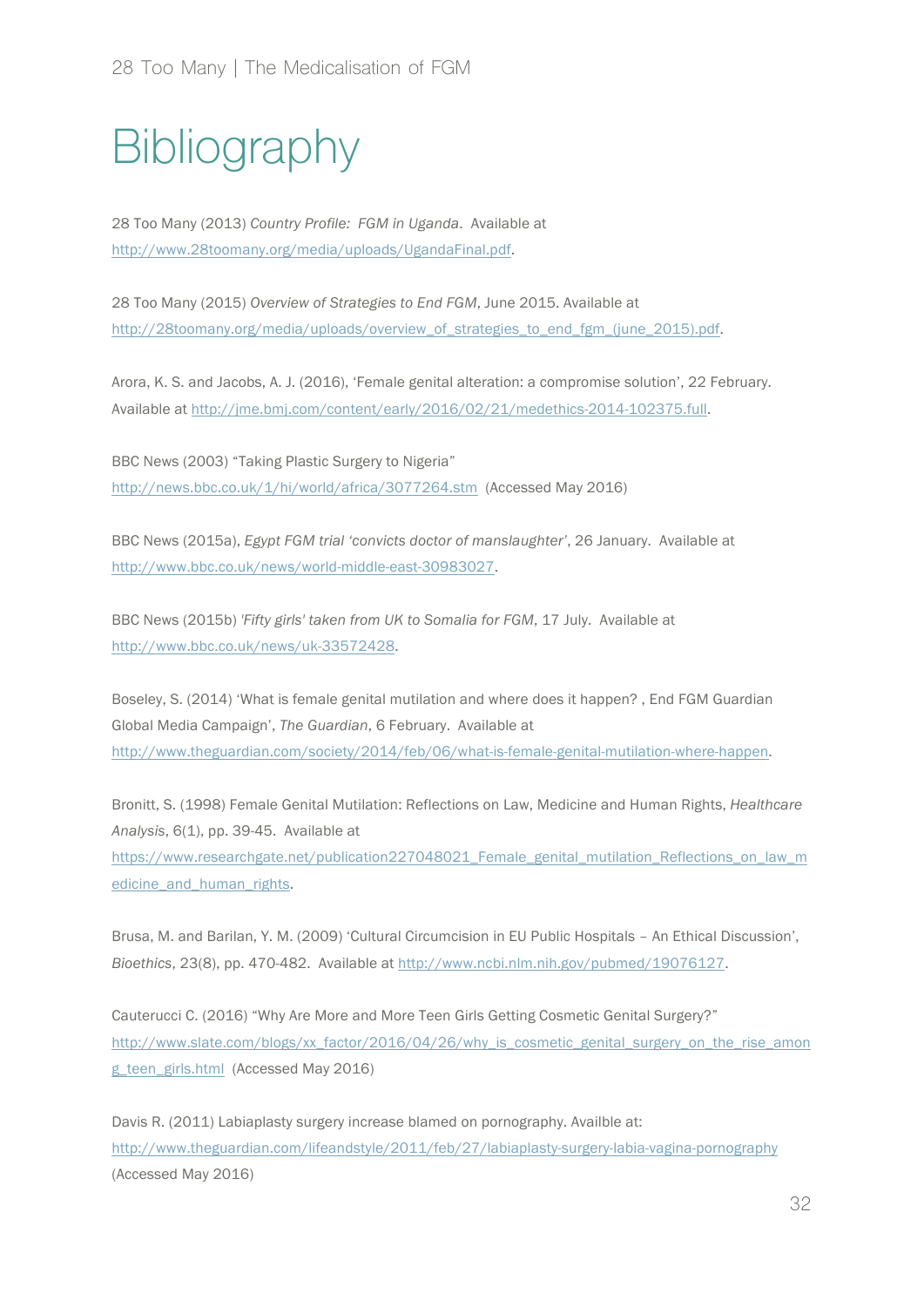Derby, C. N. (2004) 'The Case Against the Medicalization of Female Genital Mutilation', *Canadian Woman Studies*, 24(1), pp. 95-100. Available at http://cws.journals.yorku.ca/index.php/cws/article/download/6185/5373.

European Commission (2015) 'Action Document for the "Contribution to the UNFPA-UNICEF Joint Programme on Female Genital Mutilation (FGM) – Phase 2"'*, Annex 4 of the Commission implementing Decision on the Annual Action Programme 2015 of the DCI Pan-African Programme*. Available at https://webcache.googleusercontent.com/search?q=cache:onthndzEsmwJ:https://ec.europa.eu/europeai d/sites/devco/files/annex-4-fgm\_en\_0.pdf+&cd=6&hl=en&ct=clnk&gl=uk&client=safari.

Fadel, L. (2015) 'The Egyptian Doctor Found Guilty Of Female Genital Mutilation Isn't In Jail (NPR)' *Goats and Soda*, 11 December. Available at

http://www.equalitynow.org/press\_clip/the\_egyptian\_doctor\_found\_guilty\_of\_female\_genital\_mutilation\_i snt\_in\_jail.

Gallagher, J. (2015) 'FGM: Legal duty to inform police comes into force', *BBC News*, 31 October. Available at http://www.bbc.co.uk/news/health-34681057.

Gander, K. (2015) 'FGM in the UK: Every local authority in England and Wales affected by procedure, report finds', *The Independent*, 21 July. Available at http://www.independent.co.uk/news/uk/homenews/fgm-in-the-uk-every-local-authority-in-england-and-wales-affected-by-procedure-report-finds-10406146.html.

Girl Generation Anti-Medicalisation Image (2015) Available at https://www.facebook.com/TheGirlGen/photos/a.339494112923536.1073741832.29848038369157 6/339494122923535/?type=3&theater (Accessed May 2016)

The Guardian (2016) *End FGM Guardian Global Media Campaign.* Available at http://www.theguardian.com/end-fgm.

Harris, C. (2015) 'Female Genital Mutilation: why do so many cases go unpunished in Europe?', *Euronews*, 5 February. Available at http://www.euronews.com/2015/02/05/how-many-cases-of-female-genitalmutilation-are-going-unpunished-in-europe/.

Human Rights Watch (HRW) Website (2010) *Q&A on Female Genital Mutilation*, 16 June. Available at https://www.hrw.org/news/2010/06/16/qa-female-genital-mutilation.

Hussein L. (2013) "When Is It a Choice?" http://www.huffingtonpost.co.uk/leyla-hussein/fgm-when-is-it-achoice\_b\_4401759.html (Accessed May 2016)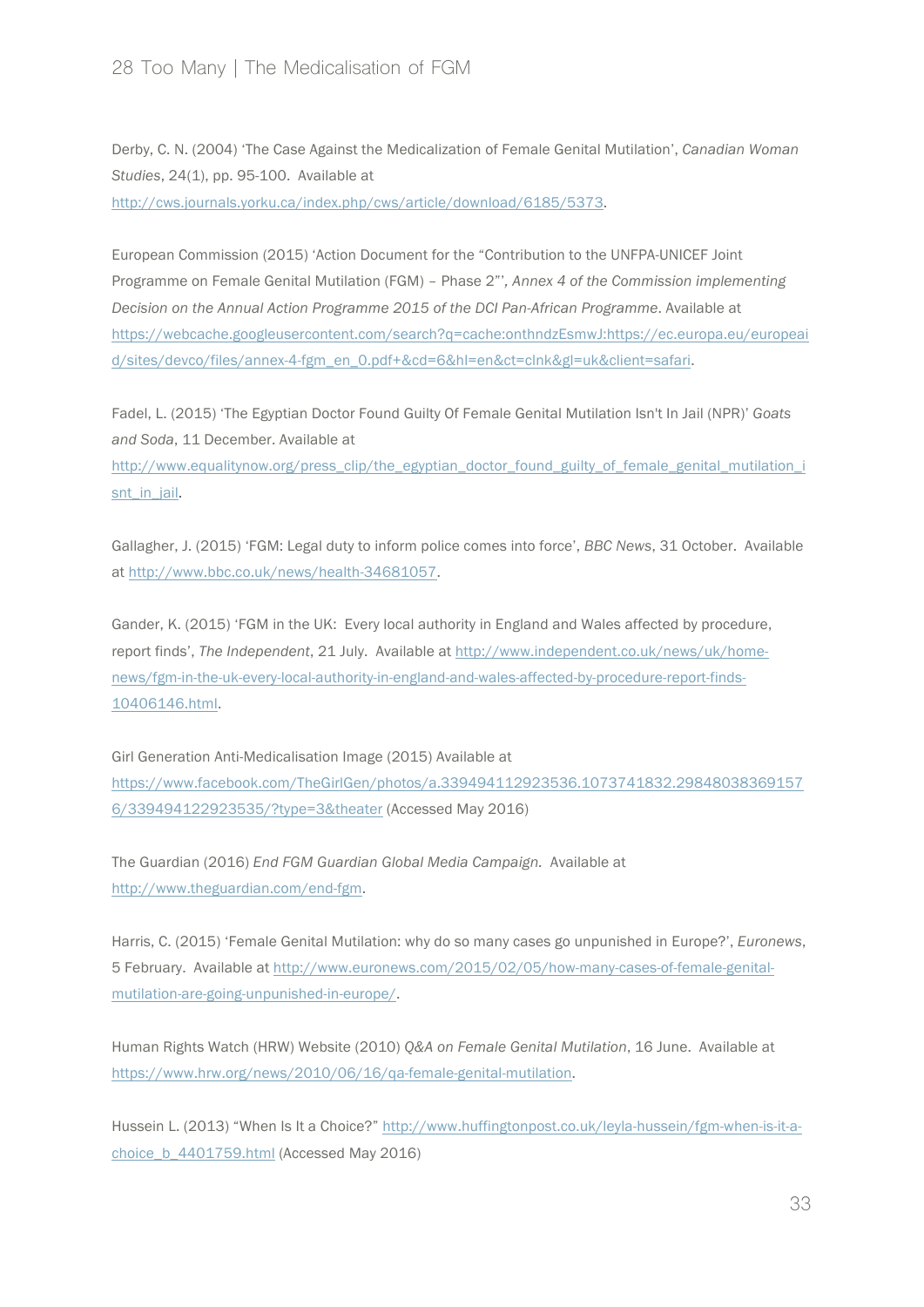Jaeger, F., Caflisch, M. and Hohlfeld, P. (2009) 'Female genital mutilation and its prevention: a challenge for paediatricians', *European Journal of Pediatrics* 168(1), pp.27-33. Available at http://www.ncbi.nlm.nih.gov/pubmed/18437420.

Jones, S. D., Ehiri, J., Anyanwu, E. (2004) 'Female genital mutilation in developing countries: an agenda for public health response', *European Journal of Obstetrics & Gynecology and Reproductive Biology*, 116(2), pp.144-151. Available at http://www.ncbi.nlm.nih.gov/pubmed/15358454.

Krása, K. (2010) 'Human rights for women: the ethical and legal discussion about Female Genital Mutilation in Germany in comparison with other Western European countries', *Medicine, Healthcare, and Philosophy*, 13(3), pp.269-278. Available at http://www.ncbi.nlm.nih.gov/pubmed/20405244.

Leye, E., Ysebaert, I., Deblonde, J., Claeys, P., Vermeulen, G., Jacquemyn, Y. and Temmerman, M. (2008) 'Female genital mutilation: Knowledge, attitudes and practices of Flemish gynaecologists', *The European Journal of Contraception and Reproductive Healthcare*, 13(2), pp.182-190. Available at http://www.ncbi.nlm.nih.gov/pubmed/18465481.

Murrage A. (2013) "How about Designer Vaginas…"

http://www.standardmedia.co.ke/lifestyle/article/2000084933/how-about-designer-vaginas (Accessed May 2016)

NHS Choices (2014) *Female Genital Mutilation*, 27 June. Available at http://www.nhs.uk/Conditions/female-genital-mutilation/Pages/Introduction.aspx.

Njue, C. and Askew, I. (2004) *Medicalization of Female Genital Cutting Among the Abagusii in Nyanza Province, Kenya*. Frontiers in Reproductive Health Program Population Council. Available at http://www.popcouncil.org/uploads/pdfs/poster/frontiers/FR\_FinalReports/Kenya\_FGC\_Med.pdf.

Pearce, A. J. and Bewley, S. (2014) 'Medicalization of female genital mutilation. Harm reduction or unethical?', *Obstetrics, Gynaecology and Reproductive Medicine*, 24(1), pp.29-30. Available at: http://www.obstetrics-gynaecology-journal.com/article/S1751-7214(13)00207-8/abstract.

RCM, RCN, RCOG, Equality Now, UNITE (2013) 'Tackling FGM in the UK Intercollegiate recommendations for identifying, recording and reporting. London: Royal College of Midwives. Available at: https://www.rcog.org.uk/globalassets/documents/news/tackingfgmuk.pdf. RCOG (2013) "Ethical considerations in relation to female genital cosmetic surgery" https://www.rcog.org.uk/globalassets/documents/guidelines/ethics-issues-and-resources/rcog-fgcsethical-opinion-paper.pdf (Accessed 2016)

Refaat, A. (2009) 'Medicalization of female genital cutting in Egypt/Medicalisation de l'ablation genitale feminine en Egypte', *Eastern Mediterranean Health Journal*, 15(6). Available at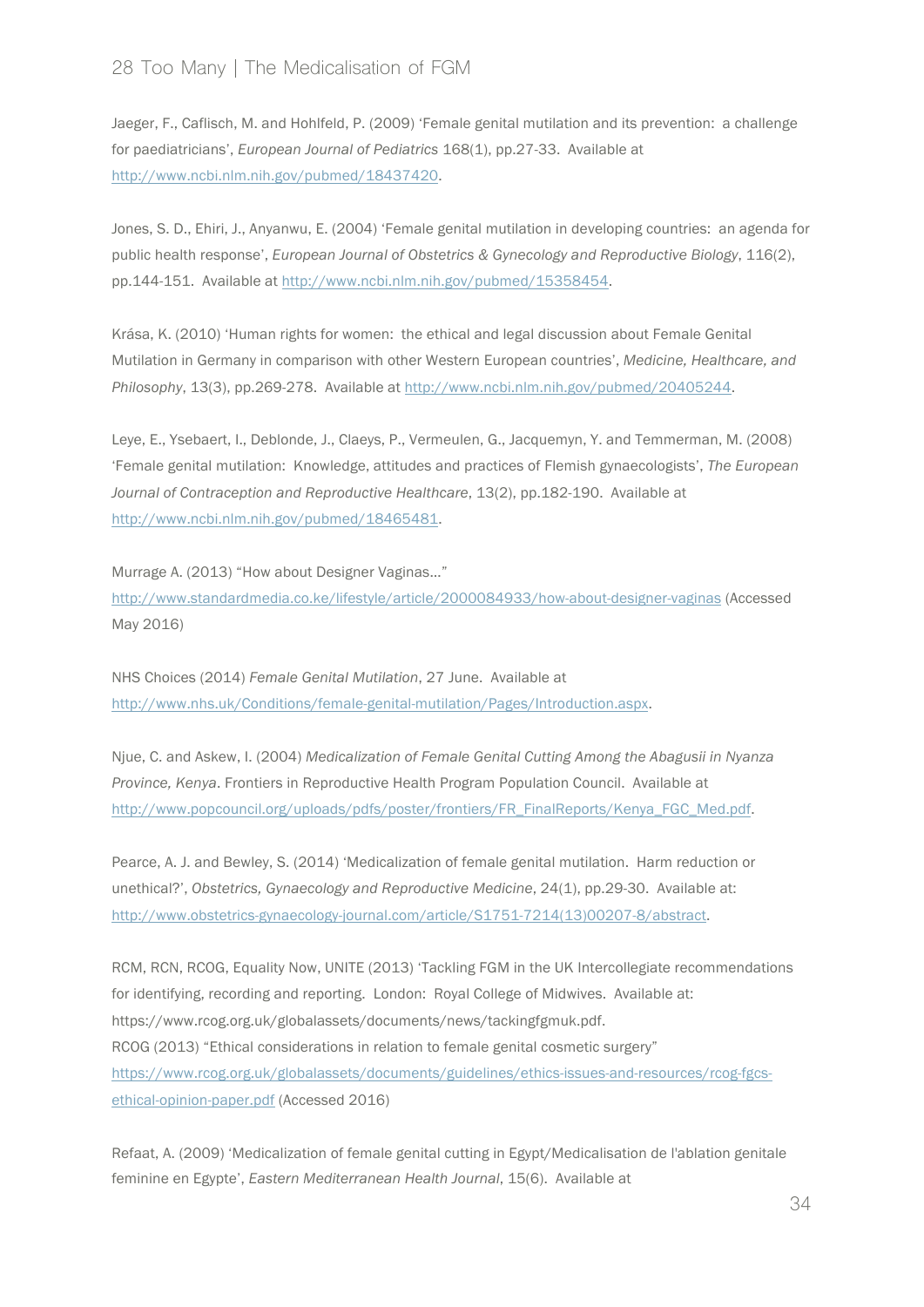#### 28 Too Many | The Medicalisation of FGM

http://go.galegroup.com/ps/anonymous?id=GALE%7CA218450326&sid=googleScholar&v=2.1&it=r&link access=fulltext&issn=10203397&p=AONE&sw=w&authCount=1&isAnonymousEntry=true.

The Royal College of Midwives (2015) *Joint statement on story about women choosing to be circumcised*, 23 April. Available at https://www.rcm.org.uk/news-views-and-analysis/news/joint-statement-on-storyabout-women-choosing-to-be-circumcised.

Ruderman, R. (2013) 'Female Circumcision: The Ethics of Harm Reduction Policies', *The Michigan Journal of Public Affairs*, Vol. 10. Available at http://mjpa.umich.edu/files/2014/08/2013-Ruderman-FemaleCircumcision.pdf.

Serour, G. I. (2013) 'Medicalization of female genital mutilation/cutting', *African Journal of Urology*, 19(3), pp.145-149. Available at http://www.sciencedirect.com/science/article/pii/S1110570413000271.

Shell-Duncan, B. (2001) 'The medicalization of female ''circumcision'': harm reduction or promotion of a dangerous practice?', *Social Science & Medicine*, 52(7), pp.1013-1028. Available at http://www.ncbi.nlm.nih.gov/pubmed/11266046.

Tenoi, S. (2014) 'An alternative to female genital mutilation that prevents girls suffering', *The Guardian*, 6 February. Available at http://www.theguardian.com/commentisfree/2014/feb/06/alternative-tocircumcision-prevents-girls-suffering-kenya.

Topping, A. (2014) 'UK to introduce measures to stop girls being taken abroad for FGM', *The Guardian*, 20 October. Available at http://www.theguardian.com/society/2014/oct/20/uk-introduce-measures-stopgirls-taken-abroad-fgm.

UNFPA (2009) *Technical Consultation on the Medicalization of Female Genital Mutilation/Cutting*, 20-22 July. Available at http://www.unfpa.org/events/technical-consultation-medicalization-female-genitalmutilationcutting.

UNICEF (2013) *Female Genital Mutilation/Cutting: A statistical overview and exploration of the dynamics of change*. Available at http://www.childinfo.org/files/FGCM\_Lo\_res.pdf.

UNICEF (2016) *Female Genital Mutilation/Cutting: A Global Concern.* Available at http://www.unicef.org/media/files/FGMC\_2016\_brochure\_final\_UNICEF\_SPREAD.pdf Urwin, R. (2015) 'Why millions of children are at risk from FGM', *The Evening Standard*, 17 August. Available at http://www.standard.co.uk/lifestyle/london-life/why-millions-of-children-are-at-risk-from-fgma2871381.html.

Wardere, H (2016) "Cut: One Woman's Fight Against FGM in Britain Today" Published by Simon & Schuster UK.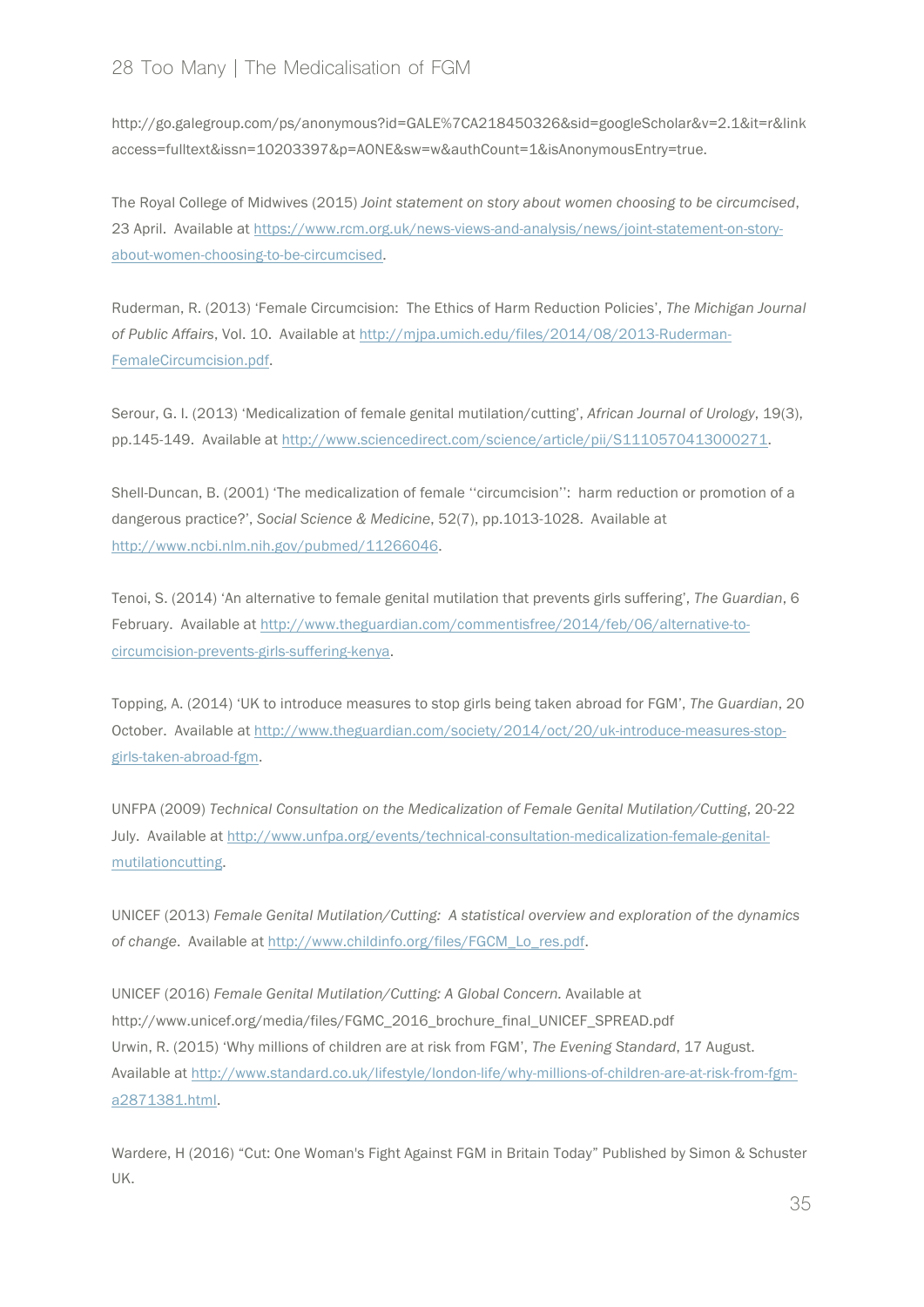#### WHO – The World Health Organization

—(2008) Eliminating Female genital mutilation: An interagency statement. Available at http://www.un.org/womenwatch/daw/csw/csw52/statements\_missions/Interagency\_Statement\_on\_Elimi nating\_FGM.pdf.

—(2010) *Global strategy to stop health-care providers from performing female genital mutilation*. Available at http://apps.who.int/iris/bitstream/10665/70264/1/WHO\_RHR\_10.9\_eng.pdf.

—(2014) *Female genital mutilation Factsheet 241*, February. Available at http://www.who.int/mediacentre/factsheets/fs241/en/.

—(2016) *Female genital mutilation and other harmful practices*. Available at http://www.who.int/reproductivehealth/topics/fgm/prevalence/en/.

World Vision (2014) *Exploring the links: Female Genital mutilation/cutting and early marriage*. Available at

http://cdn.worldvision.org.uk/files/4814/0068/7160/Exploring\_the\_links\_FGM\_cutting\_and\_early\_marri age.pdf.